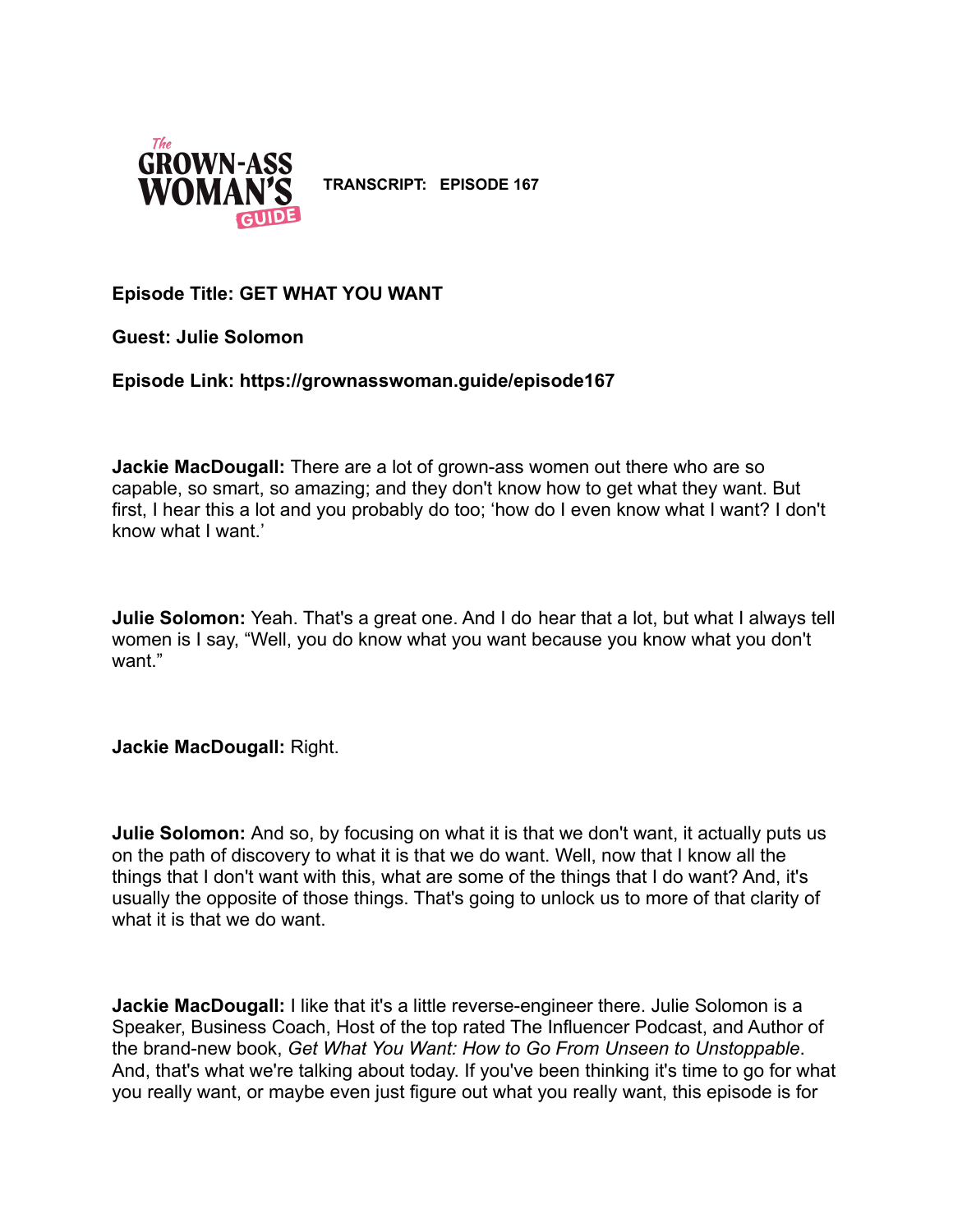you. We talk the importance of owning your origin story, Julie's three keys to freedom, and the one mind-blowing section of the book that can change how you see everything.

I'm Jackie MacDougall, and this is The Grown-Ass Woman's Guide.

**Advertisement:** I absolutely love when women over 40 share their must-have products in our Grown-Ass Woman's Guide community. And, I like to return the favor whenever possible. It's no secret that our bodies change as we age, and frankly, we need more lubrication, in and out of the bedroom. I'm a huge fan of Coconu's, coconut-based organic lubricant for those private moments, and they're Hemp infused Body oil everywhere else. Use them together to help nourish your skin, sooth pain and discomfort, increase sensation, and ease tension; so you can relax and enjoy being in your body. You can get both as a package deal for 10% off right now, and use Code - Grown Ass at checkout and receive another 15% plus free shipping. Trust me, you will thank me later for real. Visit grownasswoman.guide/coconu and use Promo Code - Grown Ass. That's grownasswoman.guide/coconu; like "Coconut" without the "T".

**Jackie MacDougall:** Julie Solomon is an impressive human being. Her work has been featured in top tier outlets like, FORBES, Entrepreneur, Business Weekly, SUCCESS, and People Magazine. And, she was recently named one of the Top 100 leaders in Influencer Marketing by Influence.

And, it doesn't take long to see why she's created so much success, but it's actually the vulnerability and authenticity Julie shares in her book and on this episode that made me truly excited to share this conversation with you. So, let's get back to it.

We've talked about how to figure out what you want, but how do we tackle that crippling fear of actually saying it out loud, you know, for the world to hear?

I think many of us do know what we want, but there's something about saying it out loud. You know, I think there's a fear there. Where do you think that comes from?

**Julie Solomon:** Yeah. And, I think you just touched on another thing. It's not that we don't know what we want, it's just: we're afraid of saying what we want, declaring what we want, advocating for what we want; and then heaven forbid, it not happen. And then, that means something about us. 'We're a failure. We're not enough. Who did we think we were to think that we could even make this possible? The Imposter Syndrome, all of the fears come in.'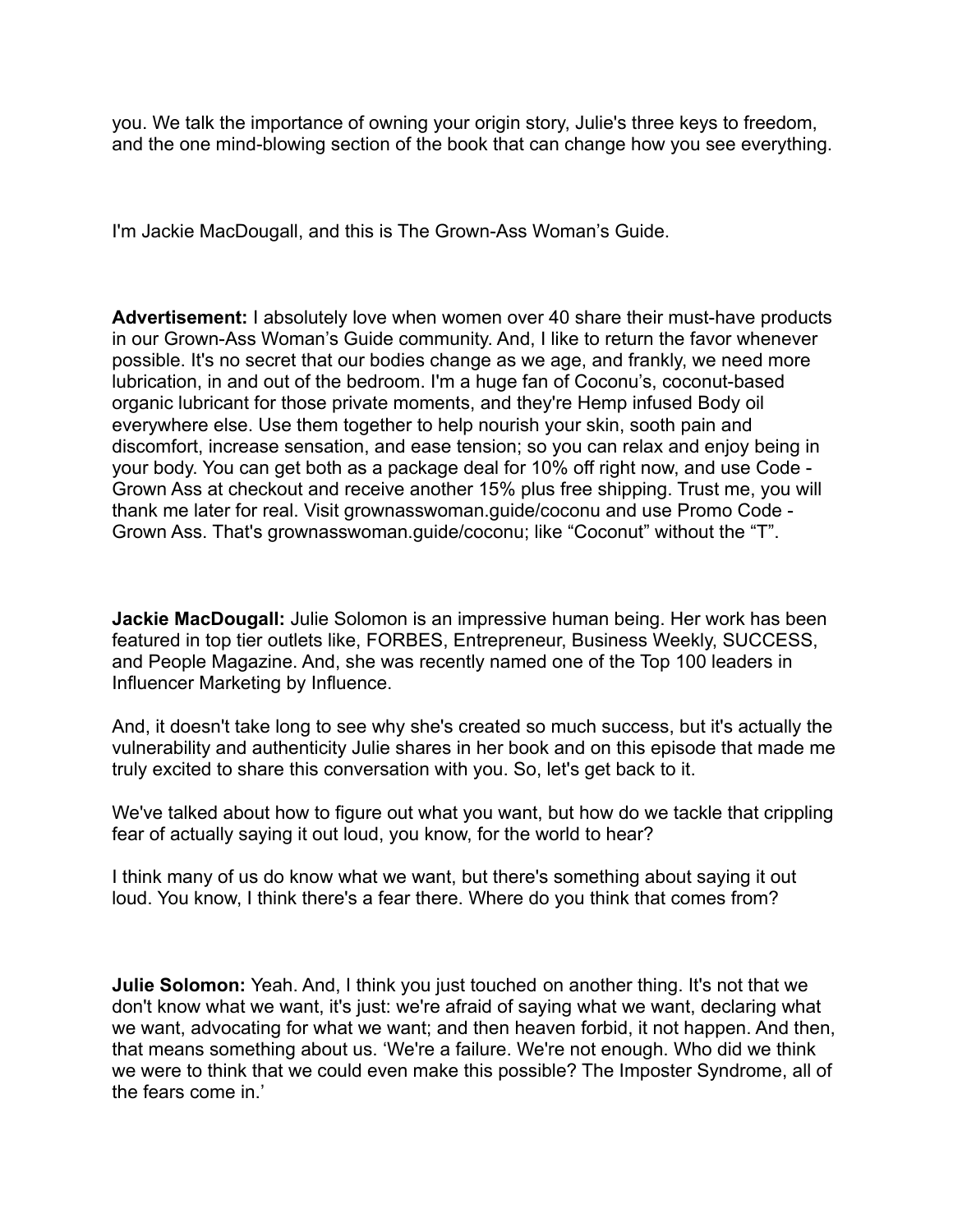I was one of those people for a very, very long time, who not only didn't think that I knew what I wanted, but when I got really honest with myself, it's that I didn't think that what I wanted was possible. Not only could I not get what I want, but I especially couldn't get what I wanted. These other people could get what they wanted. You know, because they had figured something out that I hadn't, they knew the secret sauce.

They knew the key to life. They had a better car, a better job, a better husband, a better partner, you know, whatever it was that I would make up and tell myself. And so, it was always for me, and this is where it kind of allowed me to kind of stay in my victim state because the answer was always out there or for somebody else. And so, it wasn't possible for me

**Jackie MacDougall:** In Julie's book, she opens with a story about hiding \$30,000 in credit card debt from her husband, actor, Johnathon Schaech, when he discovered her dirty little secret and confronted her. This story of you being \$30,000 in debt, like, I can feel it in my stomach when I was reading it.

**Julie Solomon:** Yeah. This is a story that I had never shared publicly until the book came out. Another thing that I strongly believe in life is that every coach needs a coach, every therapist needs a therapist, every leader needs a leader, every teacher needs a teacher. So, I had a writing coach through this process. I wanted to write it myself. I wanted to really give myself the courage and the vulnerability to do that, but I'd never written anything before.

And so, I get on the phone with Mary, who is my amazing writing coach. And, I just said, "I need you to walk me through this. Like, what is too much, what is not enough?" And, she just said, "Well, just talk to me, you know, just tell me some stories. Tell me-- Tell me the stories that if you think someone knew about them, like you want to want to go, crawl in a hole and die; like the most shameful, dark, icky stories."

And I said, "Well, you know, if I'm really being honest, it's several years ago, you know?" And then, I told her this story about how I had, on paper; I had this great PR job and I had a husband and my son; and, kind of, on the outside looking in, you would think it would be one of those picture-perfect stories.

But on the inside, I was hiding this big secret; and I was hiding this debt, and I would go and I would shop and I would buy things. And then, I would justify me buying things by saying, "Well, you know, I'm not-- It's not like I'm going to Rodeo Drive and buying Ames bags. You know, I'm buying lip gloss and I'm buying a t-shirt from T.J.Maxx, and how bad could it really be?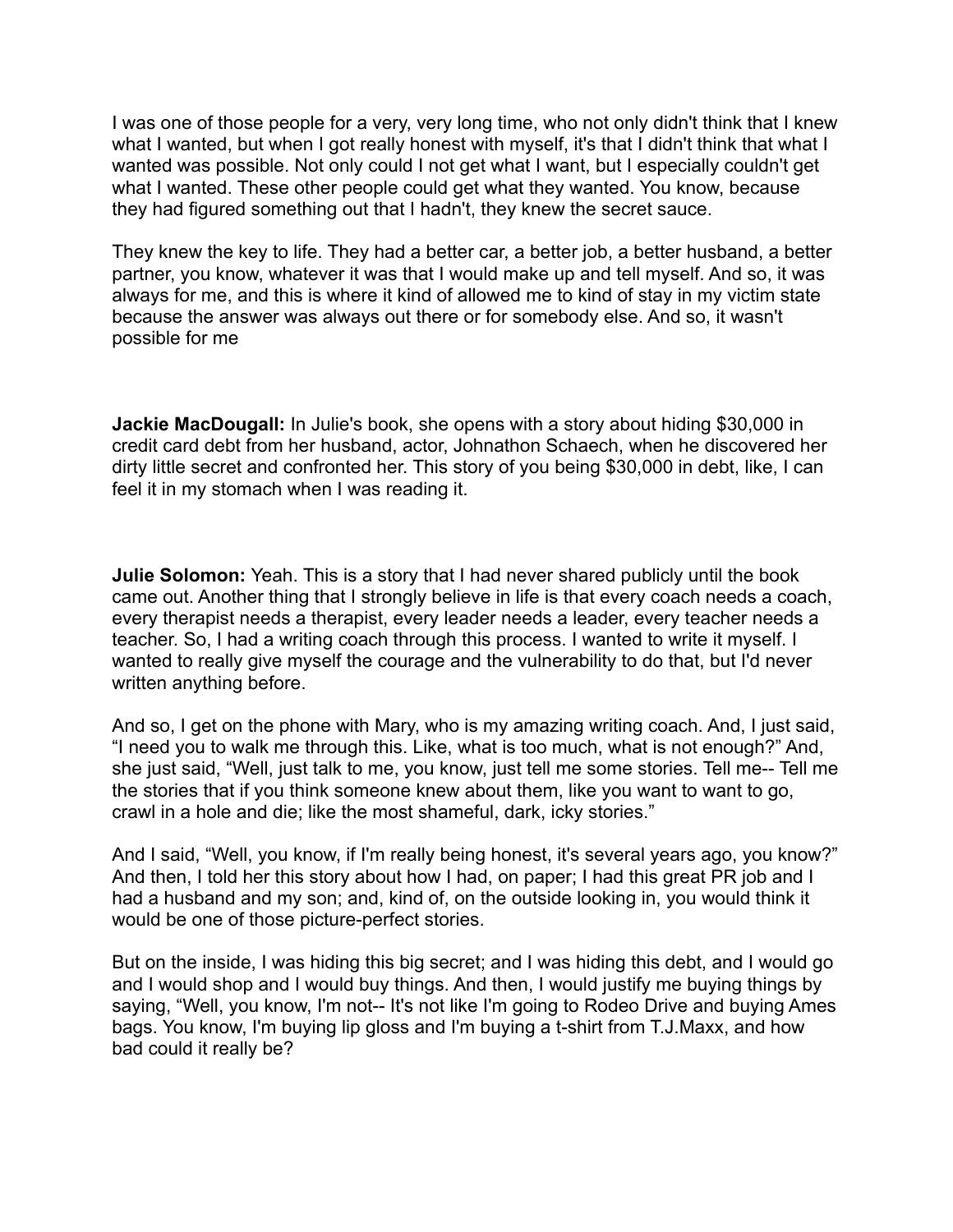But over the years, it compounded into a heaping amount of debt. And, when my husband called and said, "When were you going to tell me about the credit card," I had this guttural moment. Initially, I wanted to try to fix it because I'm a fixer. I wanted to avoid it because that was just my, 'Justify Rationalize, Avoid' my addictive pattern.

But most importantly, I knew that I had been, you know, 'hand in the cookie jar'; I was caught and I had a choice in that moment: 'do I want to keep doing what I'm doing and getting the same results, or do I want to have a "come to universe moment" and start to face some really hard truths about myself?'

And, the hard truth at that moment was, 'why am I so afraid to be honest about money? Why am I so afraid to be honest about my relationship with money? Why am I so afraid to be honest about me, maybe not feeling worthy of money? Why am I so afraid to be honest with the fact that I can make a lot of money, but I spend it faster than I can make it because I don't feel worthy of having it in the first place?'

**Jackie MacDougall:** I think that is so relatable. If you've listened to The Grown-Ass Woman's Guide before, you know I'm no stranger to money conversations. In fact, keep your eyes open for an upcoming episode on that. But money mindset and our attitudes around finances, cannot be underestimated. And, most of those attitudes are formed in childhood, in our family of origin.

**Julie Solomon:** When it came to money, I have this origin story of a very scarcity mindset around money. I grew up in a very small town, blue-collar working family. My dad literally wore a blue collar to work every day. And, there was just this mindset of, as long as we have enough money to pay the bills, and I really hope that we have enough money this week to pay the bills, then everything's okay.

And so, there was never enough money to go around. Therefore, of course, conversations about savings weren't happening. There was no money to save or 401(k) or forecasting or wealth advice; like wealth, what's wealth, you know, wealth advising?

**Jackie MacDougall:** It's for other people.

**Julie Solomon:** 'That's for other-- That's for those people. You know, those people get to do that. I don't get to do that, I'm not worthy of doing that. I'm not enough to do that. I wasn't born into that. Therefore, it's not possible for me.'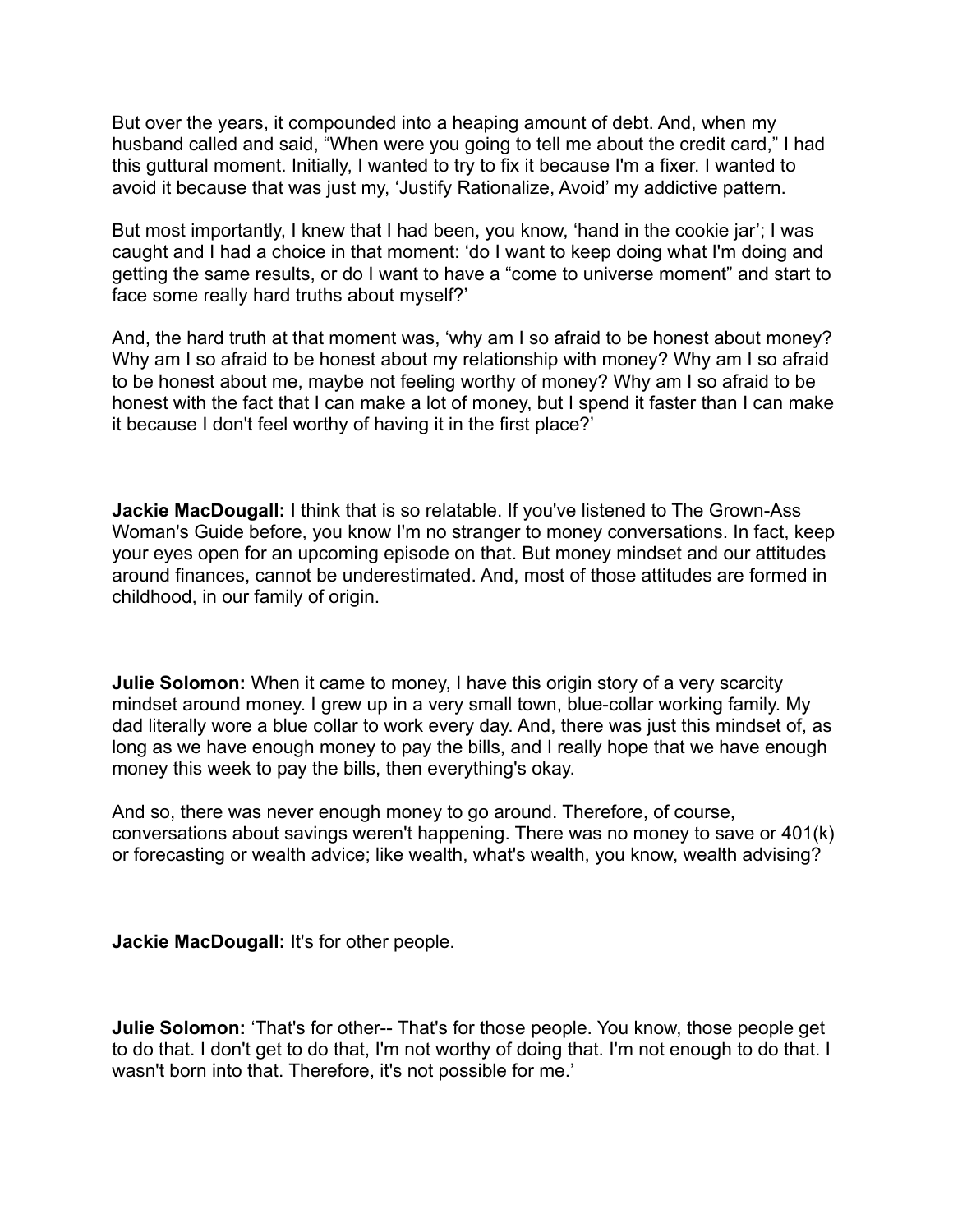And so, that very childish mindset, scarcity mindset started to come into my adult life because I had never faced that. The other thing to kind of compound that when it came with money is that I was raised with this mindset that is very common in-- I was raised in a small town in Tennessee.

So, a very kind of Southern culture mindset where, 'there's going to be some man in your life that's going to come in and he's going to handle all of that. So, you don't have to worry about that. And, not only do you not have to worry about that, but we don't want you to worry about that because you're a woman which, kind of, automatically makes you a financial toddler.

And so, we don't really want you to be worrying about the money because you're a woman. So, you're not going to know how to count. You're not going to know how to use a calculator. You're not going to know how to balance a checkbook. You know, a man has to come in to do those things.'

And so, it was a very, you know, kind of Baby Boomer mindset, and a very Southern mindset. And so, I was always waiting for this Fairy Dadmother, you know, Fairy Godfather, I should say, to fall down from the sky to kind of handle all of this for me. And, I would see the patterns, you know, and even in my first marriage, because I've been married once before. So, in my first marriage, even though I was very young, there were these patterns.

And, I even remember my husband, at the time, being like, 'we need to talk about finances,' and I'm like, 'I don't need to talk about that. That's your job. Like, why is it my responsibility to have to like budget? I don't understand math. I'm not good with numbers. You're the engineer. You need to figure that out.' And, I would just kind of pass it off.

But what I didn't realize at the time, is that it was compounding this core belief system that I had around money and that I chose to keep having around money as an adult, started to compound these beliefs and these frameworks that I had around my own ability to have freedom and have abundance and to really see money as this tool that I could use to not only hopefully pay the bills this week, but to actually get what I wanted in life.

And, the reason why I wanted to share that story so much is because I know that there's probably a lot of women out there that didn't hide \$30,000 of credit card debt from their husband, but maybe they do other things. Maybe they're like my mom, who, when she runs into the house with shopping bags, she immediately runs to her closet to hide the shopping bags, because she doesn't want to have to talk about how she went shopping that day.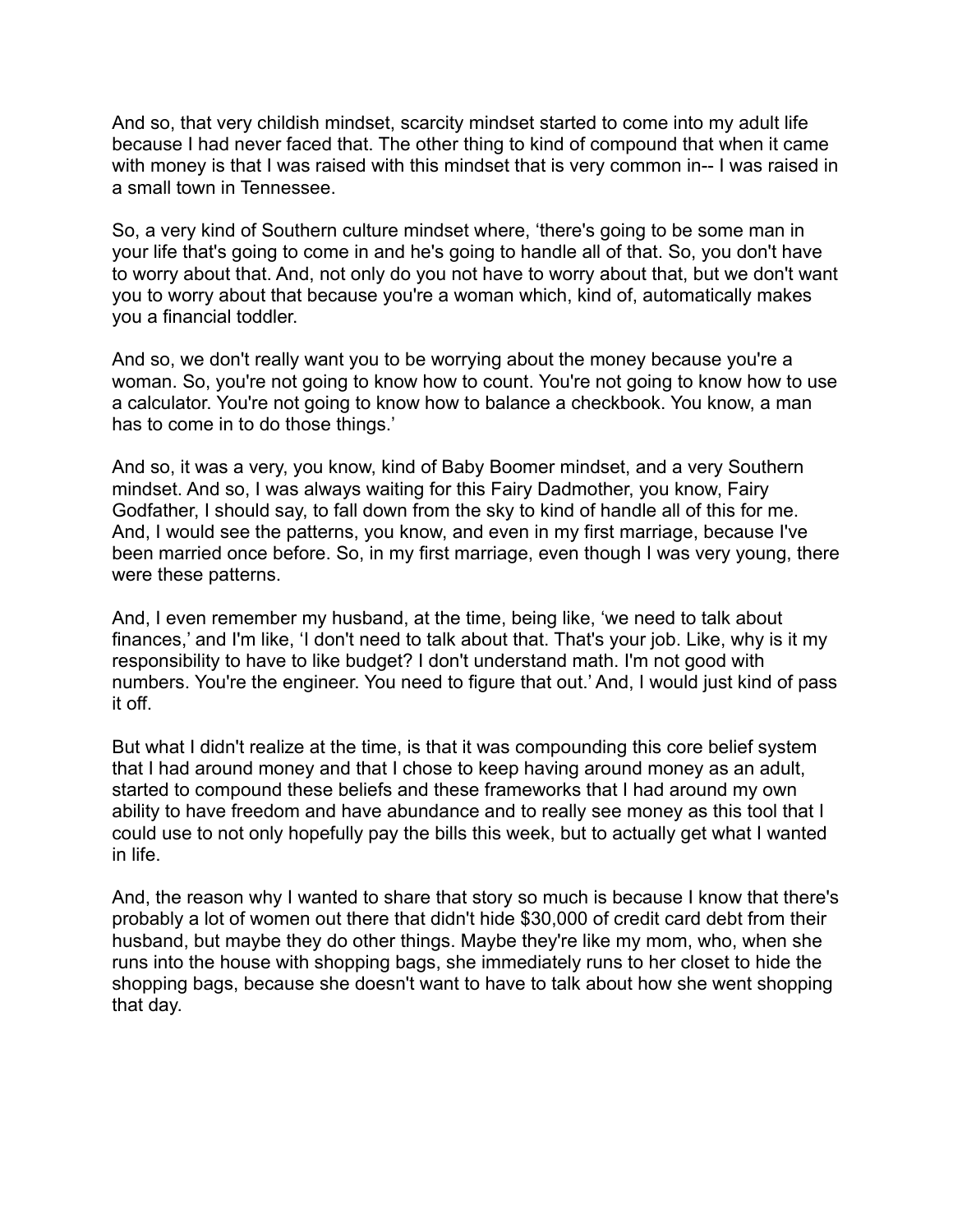**Jackie MacDougall:** Totally. And, let me tell you this; when I bought my first house in Burbanks, California in 1999, I would go on, you know, I'd go out and buy things for the house or go buy some clothes for me or whatever. Single, I'm a single woman in my own house that I purchased, and I would leave my bags in the car until it was dark so my neighbors would not see that I went shopping and think things of me.

That's how jacked up my money mindset was. So, when I was reading this, I was like, 'oh, you are so not alone.' Let me ask you this though. Was there a part of you that wanted him to find out because it was like, how long could you keep this going? I mean, maybe in your subconscious?

**Julie Solomon:** No, I was so delusional, Jackie, that, no. I kind of had like a gambler's mindset, which is an addictive mindset, that I had told myself, because I would say things like, 'I'm just going to book a PR gig and I'm going to pay it off before he finds out, or he's going to land some new job, and somehow, I'm going to take the money from the job that he landed without him knowing it and pay it off and he'll never find out or I'm going to win the lottery.'

Like, just this really delusional thinking because I think, Jackie, for me, it was more important for me to feel this accomplishment or this pride and being like, I got myself in this, 'I'm going to get myself out of it and I'm going to be able to get myself out of it, to where he doesn't even need to know about it.'

Then it was like, I need help. I didn't even see it as a cry of help in that moment. And so, I couldn't even think about, oh, I kind of wish that he finds out. Now, I will say it was a relief once he found out, because I'm like, 'okay, now this is out in the open.' But when I was really in it and in those addictive patterns, and if anyone has ever dealt with addiction or has a loved one that has dealt with, you know, whether it's alcoholism or gambling or drugs or whatever, you know that addict behavior.

You know, the addict mindset is one of such delusion, and such unusual and bizarre behavior that when you're in that addict mindset, you can talk yourself in and out of something that makes so much sense to you, even though it could be farther from the reality of the situation. So, that's really in the moment of where I was. I was in a massive state of delusion.

**Jackie MacDougall:** Yeah. You know, I don't think we talk about this. So, you know, you're married to a Hollywood actor. You're working in publicity. When you do make money, when you are bringing in clients or when he's getting gigs or whatever's going on, it's a sizeable amount of money.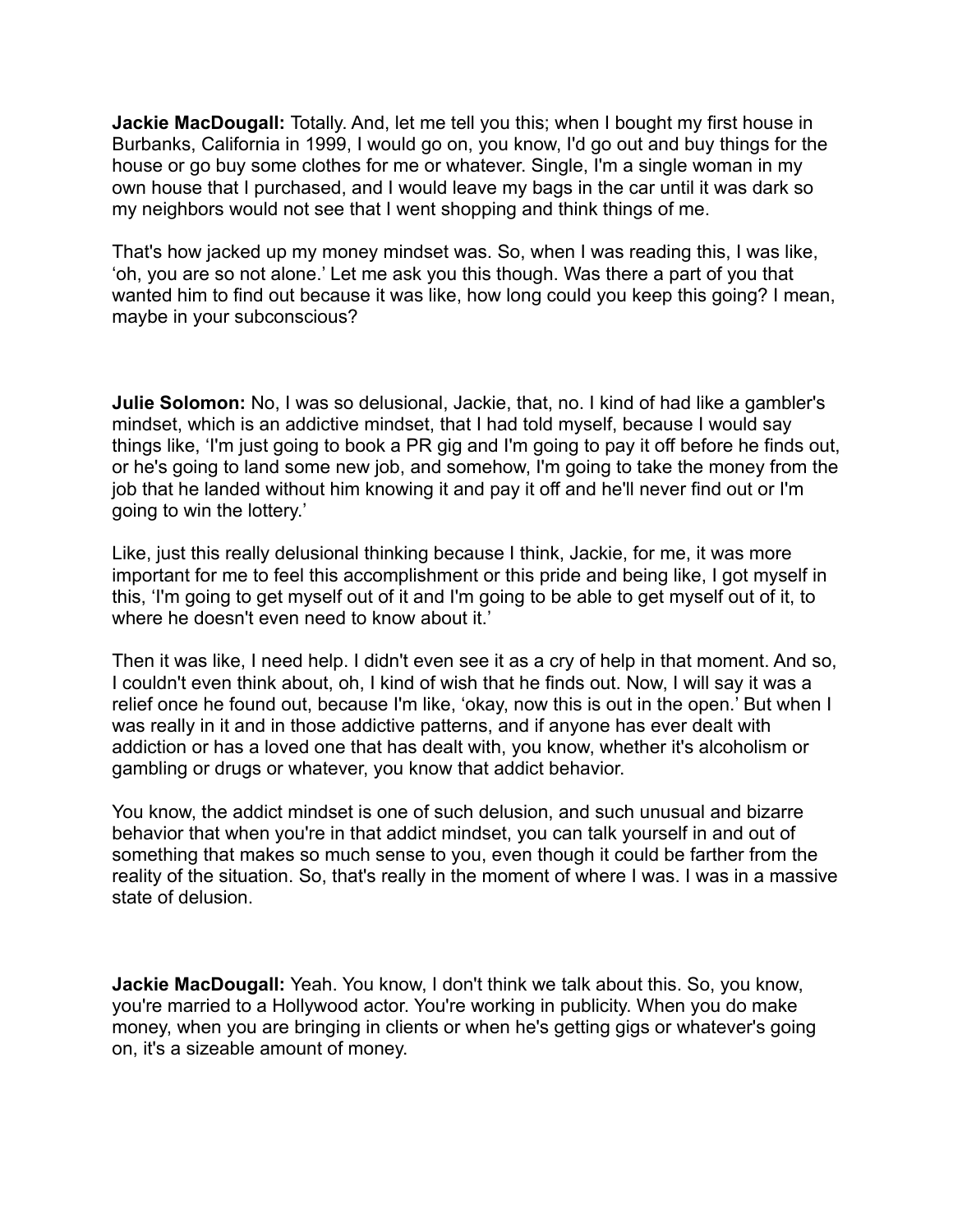So, I think sometimes we can, sort of, poo-poo the idea that somebody might actually be struggling because on the outside, you're successful, you've got everything. You're not living in your car. It doesn't look like a struggle in what we have determined as society what a struggle looks like.

**Julie Solomon:** That's what I would always say to myself too. I'm like, 'I don't need help. Like, I'm not in a ditch with a needle in my arm. You know, I'm not-- I'm not rock-bottom. Like, I'm not on drugs. I'm not on, you know, drinking all day.' And again, that's the justification and the rationalization of the behavior. And I would, I would say those things.

And, I think also, what you touch on too, is this idea of, I never knew what 'enough' was because I never had 'enough' growing up. So, there was no magical number that I could have ever come up with that would've been enough. So, my husband could have made 50 million a year. And like, would that have been enough? I don't know. I could've made--

**Jackie MacDougall:** Just so you know, Julie, it would've been enough for me. I'm just saying, 50 million, I'm good. [laughs]

**Julie Solomon:** Right. But it's when you're not, I would've thought like, because like, how is that not enough? But knowing my relentlessness at that time-- And, it wasn't really too, I had this weird dynamic between like, 'I didn't really care how much he made, this was about me proving something to me.' So, it wasn't about his money or his success, or how much he had made throughout his career.

This was about me being successful, and about me making-- I would say to myself, I want to make so much money that I afford my husband. Like, he would never have to work again if he didn't have to, which I think is an amazing dream. I know a lot of women out there that have those dreams, but there wasn't a realistic framework to, what does that actually mean to get there?

And, once you're there, do you know that you're there? And, I remember one time, one of my really good friends, Liz Rider said to me, and she goes, "Julie, what is enough for you? A million, 3 million, 5 million, 10 million? Like, what is enough?" And, I just remember looking at her being dumbfounded because I had never asked myself that question, 'when is enough, enough?'

And, it's kind of like never enough. And so, I think that when you're trying to fill up the void of enoughness, you know, until you're really hit by those harsh realities, it's like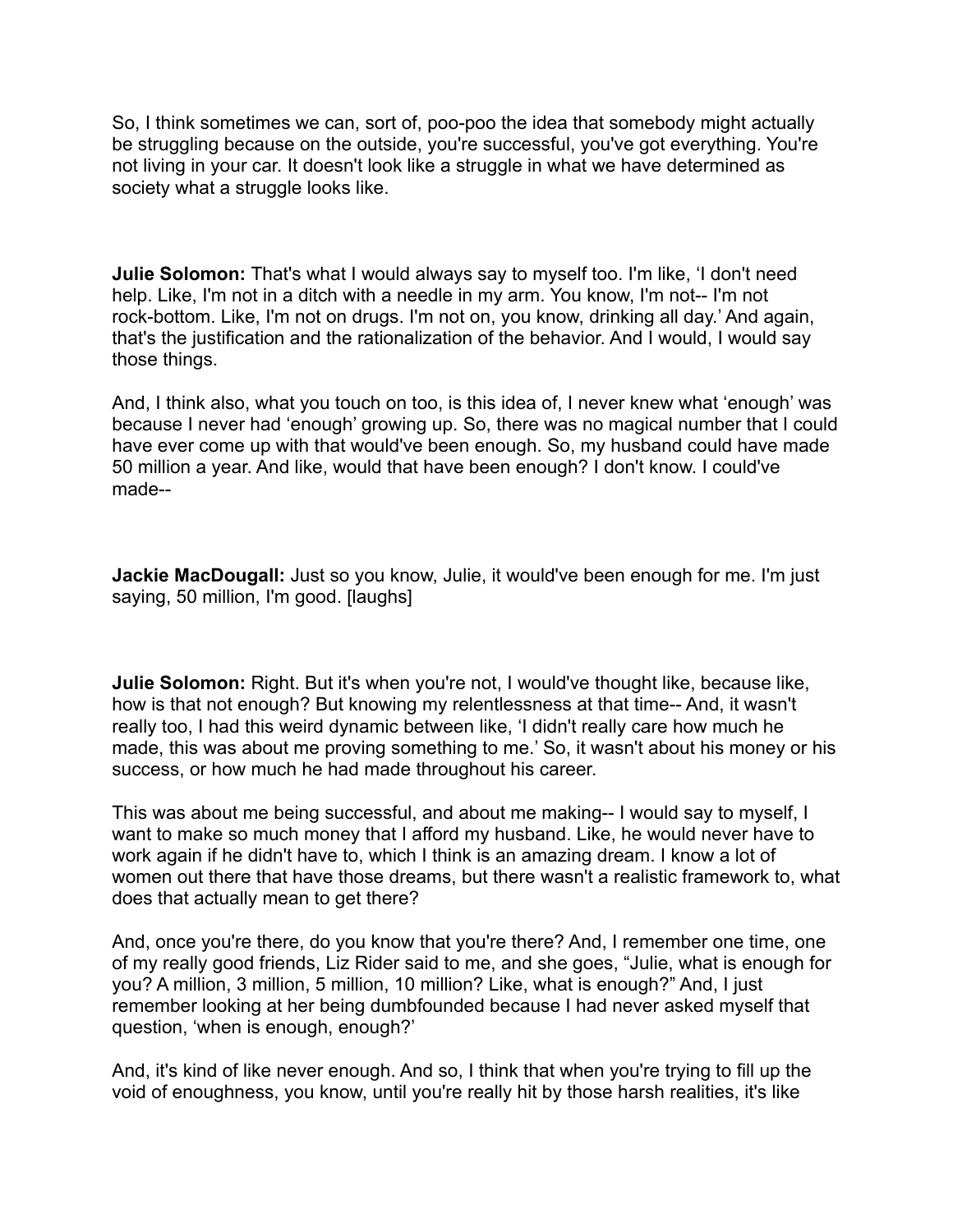you're just throwing spaghetti at the wall or you're, kind of, just, the cliff just keeps getting higher and higher as you keep going up it. Because there was never that magical moment where I'd be like, 'okay, I've made all the money and I feel great. And, now I can just sit back.'

It was-- There was always a next level, and there was always this new thing that I wanted to accomplish or that I wanted to prove to myself. And, that just really goes back to my need for so long for validation in order to feel seen and heard and loved. And, in order to validate my human existence; I needed to perform, I needed to achieve, I needed to succeed.

**Jackie MacDougall:** Yeah. And, I think that's very relatable for a lot of women because no matter-- It's not even just about money. If you feel like it's not enough and you're not enough, no matter what you get-- You've seen that, right? Where someone's like, 'this is what I want,' and then they get it and they're like, 'no, it's not enough.' I've felt it a lot in my life as well.

And, you know, in the book, you mentioned origin story. When you're thinking about what you want, some people might be like, 'well, why do I even have to go back? Like, I don't want to look back. I don't want to think about my childhood. I don't want to relive any of that.' But according to you, it's extremely important to sort of go back and to think about where you came from before you can even think about where you're going. Is that, am I getting that right?

**Julie Solomon:** Yeah. You know, I'm a firm believer in not dwelling on where we've come from, but being really clear on like the ideas of, what got me to this place? Like, what were the thoughts? What were the beliefs? What were the ideas? What were the frameworks that got me to this place that I don't want to be at?

Because whatever that is, at least the way that my brain works, like I really need to understand myself fully and wholeheartedly to be able to be the first to admit these are my strengths and these are not my strengths. And so, how do I really use both to make sure that I'm showing up as the absolute best version of myself? And so, that was for me of getting really honest about that origin story piece; and it can be--

You know, my origin story is one of, you know, we talked about the money piece, so a big heap of scarcity, lots of people-pleasing, the need for validation. When I was growing up, I had this desperate need for people to like me. And so, I would wear all these different kinds of masks or kind of be whatever people needed me to be so they would like me.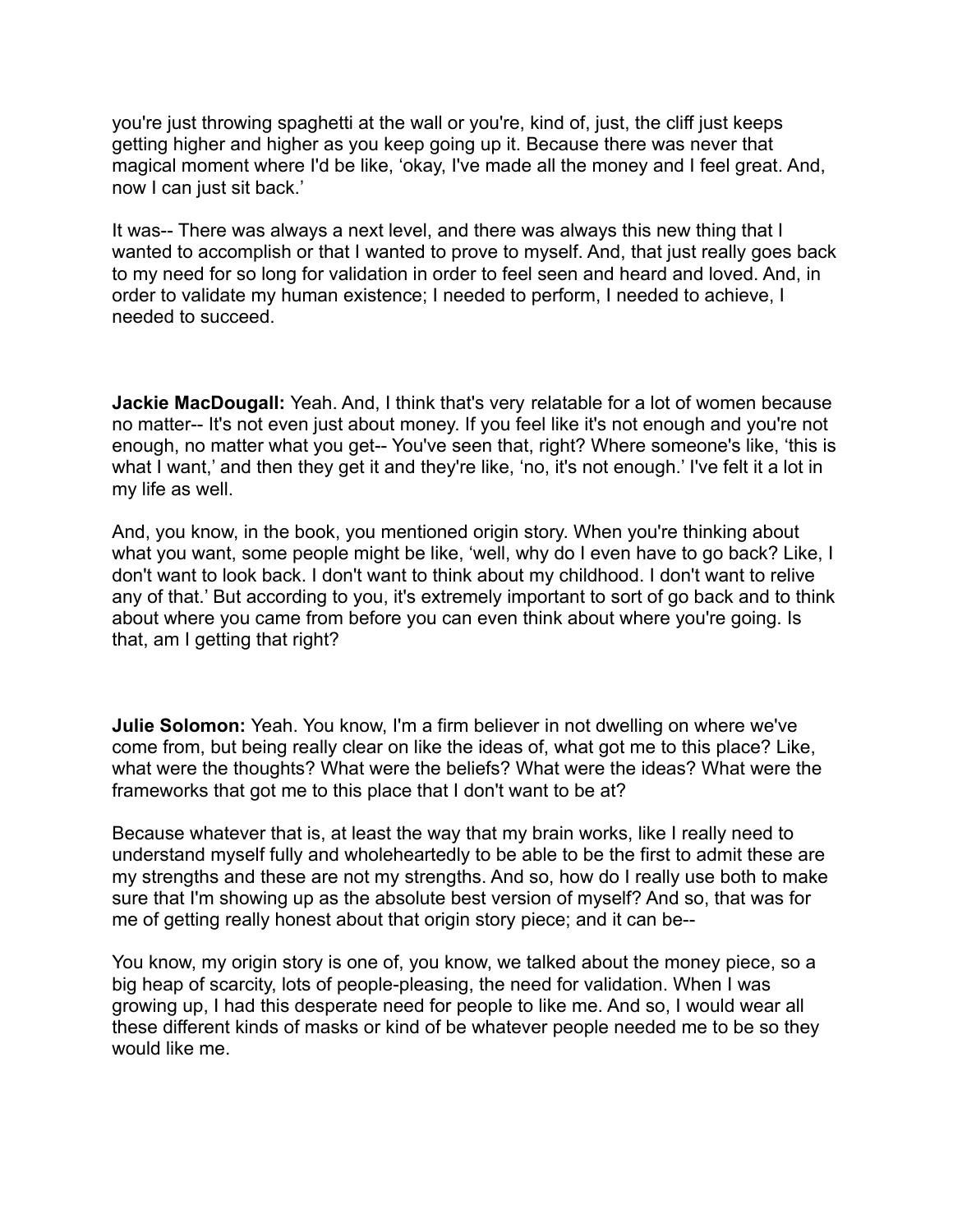I would automatically like people back just because they liked me without even checking in with myself, on if I actually wanted to be around this person. So, because of that, I would tend to hang out with the wild crowd, the crowd that did all the drinking and drugs and the partying. And, I also liked that, that was thrilling to me.

It was never the addictive patterns that I was attracted to, but it was the people who loved that kind of walking on the wild side that I loved because I thought that I could fix them or I thought that I could change them or I thought that I could be the hero in their story. And then, that led-- The payoff to that was that I felt validated, I felt important, I felt loved, I felt seen.

And so, that is where kind of that self-righteousness comes in. And so, if you don't get really clear on your origin story and what are these things that really make up how you now see the world, because the results that we see today, just come from our beliefs, which are just the stories that we tell ourselves over and over again, which then dictate our thoughts, which then dictate our feelings, which then dictate our actions or reactions or responses in the world, which then dictate the results that we're seeing today.

So, what I've come to find is that by getting clear on where I've come from, by really understanding what my origin story is, it allows me to keep the focus on myself. And, by keeping the focus on myself, I'm able to get really clear on, where do I end and other people begin, codependency? And you know, how can I start to take stock and actually change the things in my life that aren't serving me, that I don't want in my life anymore?

And, it also allows you to really see, what are the payoffs in thinking those limiting ways are in, kind of, that the victimhood mindset of, 'nothing ever works for me, people don't ever look out for me, people don't support me, it's never enough, I'm never enough, I'm not good with money.' It's like all of these little things that we can just say to ourself constantly throughout the day, come from this deeper belief system that we have and are ultimately dictating all the results that we're getting.

So, long story short, yes, we can't control everything that happens in our lives, but we can control a lot more than what I think we give ourselves the credit and really the need for, because it can begin an end of me. And so, and that's where, you know, my three keys to freedom come in, which is; Awareness, Acceptance, and Action.

**Jackie MacDougall:** Perfect segue because that's where I was going next. [laughs] Julie's three keys to freedom are simple to understand, but powerful when actually implemented; Awareness, Acceptance, Action. Can you break it down a little bit?

**Julie Solomon:** Yeah. So, when I decided to kind of start to go and get the help that I needed, and for me that looked like; I got into therapy groups, I started reading a lot of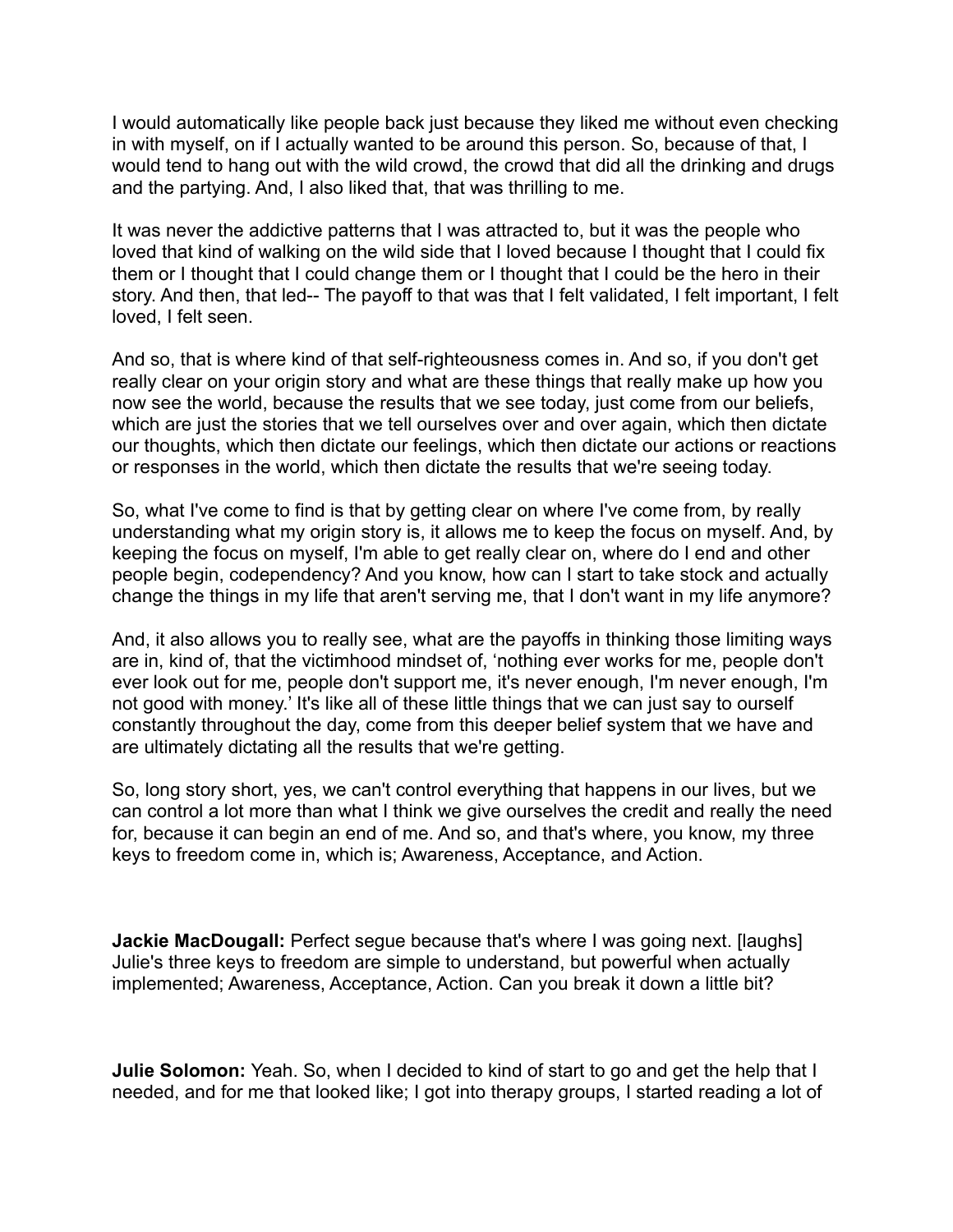books, I started going to a lot of Personal Development conferences; got into a 12-step program called Al-Anon, which was really helpful for me because I grew up in an alcoholic home.

And, that really started to unlock for me a lot of; this is why I think the way that I do, and this is why I act and react in the way that I do. And so, it was a mix of all of these things that I started to dive into. And, the three A's, is what I call them in the book, I didn't invent them. They're very well-known in therapy circles, and recovery groups, and that sort of thing.

But I do share them in the group, and how I really understand them. So, the first step is really, Awareness, and I think that's the first step to any kind of recovery process. And, it is simply the identification that some problem or dysfunction exists in your life that needs to change; simply what it is. Acceptance is typically that very uncomfortable place where we have to come to grips with the idea that the problem is not all of me, but it is a part of me.

And, it does not define me, just like there's no other kind of single characteristic of mine that defines me wholeheartedly, but it is merely one piece to the puzzle in my life that no longer fits, and it needs to be removed. And, I will say, out of the three A's, and I'll get to 'Action' in just a moment, but Awareness, Acceptance, and Action, the biggest "A" that people typically want to avoid or bypass is the Acceptance piece.

**Jackie MacDougall:** It's painful.

**Julie Solomon:** Yes. We're cool with being 'Aware'. We're cool with taking 'Action', but to have to 'Accept' our part to play and the things that aren't happening in our lives that we don't like, are accepting our part to play and the things that we love to blame other people, places and things for, it's a big one.

**Jackie MacDougall:** Yeah. Especially when it comes to our origin story, right? It's super comfortable to go back and recognize the origin story, and then blame all those people for everything that's happening today.

**Julie Solomon:** Exactly. And, you know, when I say, with my origin story, there had to become a time where Julie's origin story became Julie's story.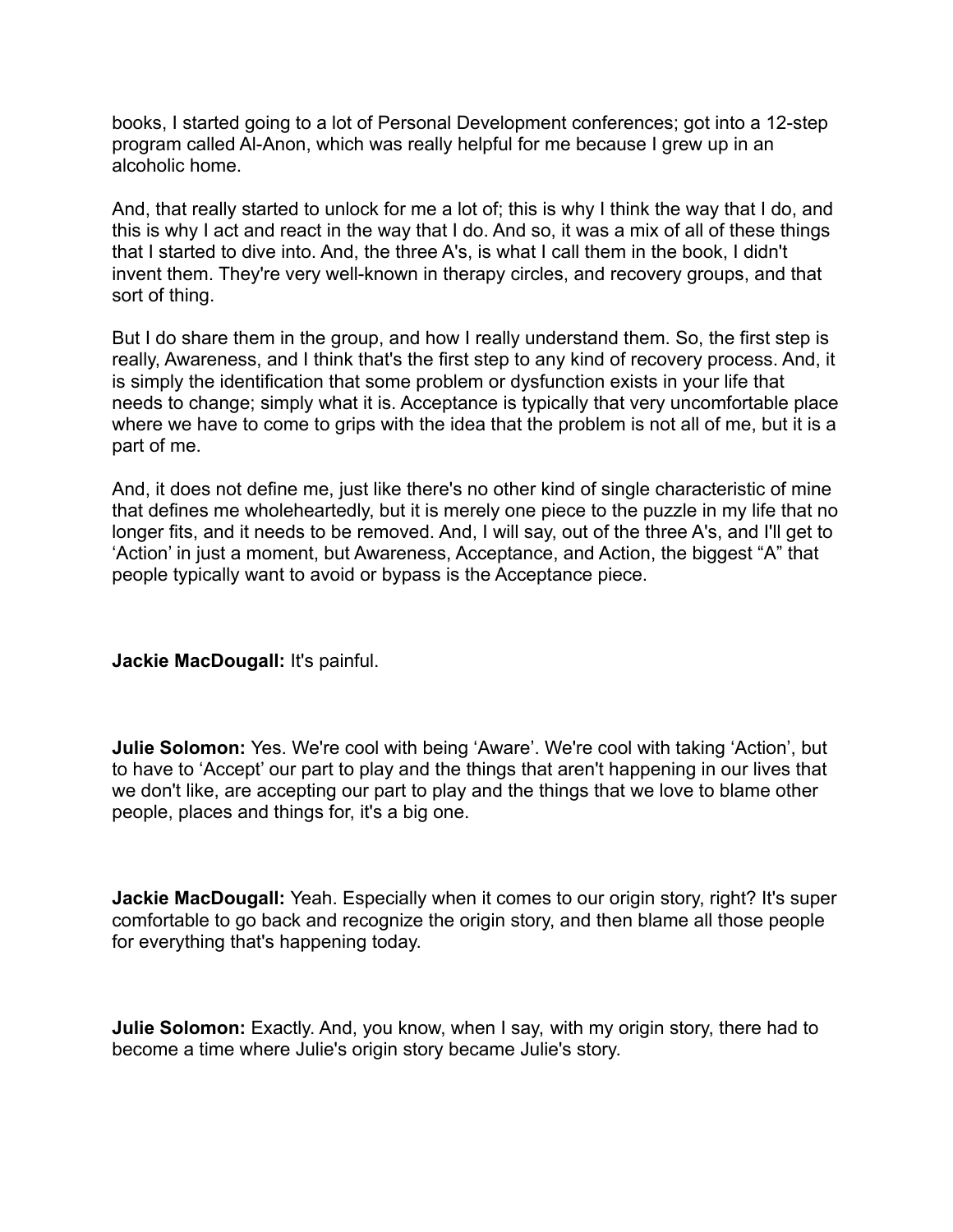**Jackie MacDougall:** Yeah.

**Julie Solomon:** And, I couldn't even blame it on the origin anymore because I'm a grown-ass woman.

[laughter]

**Julie Solomon:** So, it's not my 'daddy issues' or my 'mommy issues' or my 'origin issues'. They're my issues. So, it's really about wanting to Accept, 'I'm aware that this is what it is. I'm accepting that it is what it is as it is, and nothing more or less, even if I would want it to be something different. I'm also accepting my part to play, even if it's 1% my part to play in this, even if it's just my reaction or response to it.'

And then, we can go into Action, which is just the plan that we can put together to start to restore the things that have maybe been lost or forgotten within that dysfunction. So, that's where we can start to restore our self-esteem our hope, our serenity, our balance, our confidence, our clarity in how we see the world. And, that's why Action is so important.

**Jackie MacDougall:** And, I think there are a lot of people out there who are taking action, taking action, and they haven't stopped to do the first two.

**Julie Solomon:** Right.

**Jackie MacDougall:** It's a lot of effort with very little gain because--

**Julie Solomon:** That was me with the spending; like I was taking, and I was spending,

**Jackie MacDougall:** That's a lot of action too. [laughs]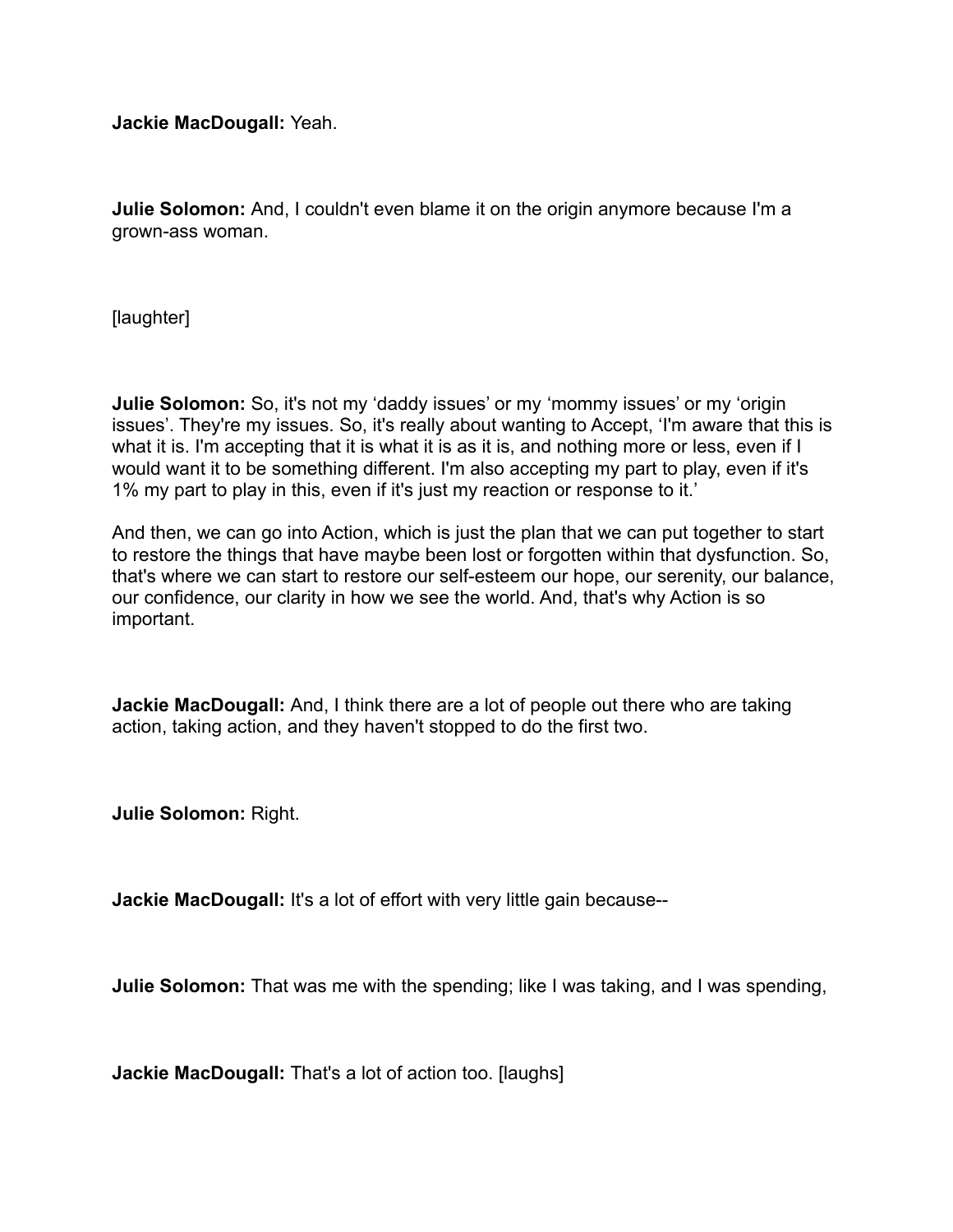**Julie Solomon:** That's a lot of action, you know, or even in a positive way. You know, not only was I spending behind closed doors, but then like I was showing up, I was-- It was when I was doing PR work at the time. So, I had these clients and I could show up for them, and I could be sound for them and root for them and achieve at a high level. But I wasn't aware of the massive glaring dysfunction that was in my life nor was I ready to accept it. That's why it was hidden behind closed doors.

**Jackie MacDougall:** Another habit, some of us grown-ass women keep behind closed doors is our drinking. I have an episode coming up next week where my guest and I share our own raw and real journey to sobriety. So, when Julie posted an episode of The Influencer Podcast earlier this year, where she discussed her decision to stop drinking, I was glued to my phone and I loved listening to how certain things in her life began to shift almost immediately.

Did you look at alcohol the way you were looking at spending and other things? Because I think if we have these "personalities" even in our successful moments, even in our everyday lives where we're like, 'look, I've got it together,' things sort of rear their ugly head a little bit throughout when we're not paying attention, when we're not aware of our behavior. And so, would you, sort of, tie that in to the same struggles that you had with money?

**Julie Solomon:** Yeah, for sure. And, I first want to say that the amount of drinking that someone can drink, and is that amount too much or too little, is a very relative question for people?

### **Jackie MacDougall:** Yeah, totally.

**Julie Solomon:** Because of where I came from and my origin story, you know, I grew up in a home that, you know, I had a dad that drank and has drank every single day of his life. I've never known my father to not have a beer in his hand, and to not be consistently drinking. And, for a very long time, I would say to myself, 'well, you know, that he's just having a 12 pack of beer. Like, he's not in a ditch in the corner.'

You know, those justification and rationalizations; 'he's not having to be carried out of the bar every night or he's not vomiting all over himself,' or whatever those things would be. And so, I have to preface this just by saying that I still have to be very aware and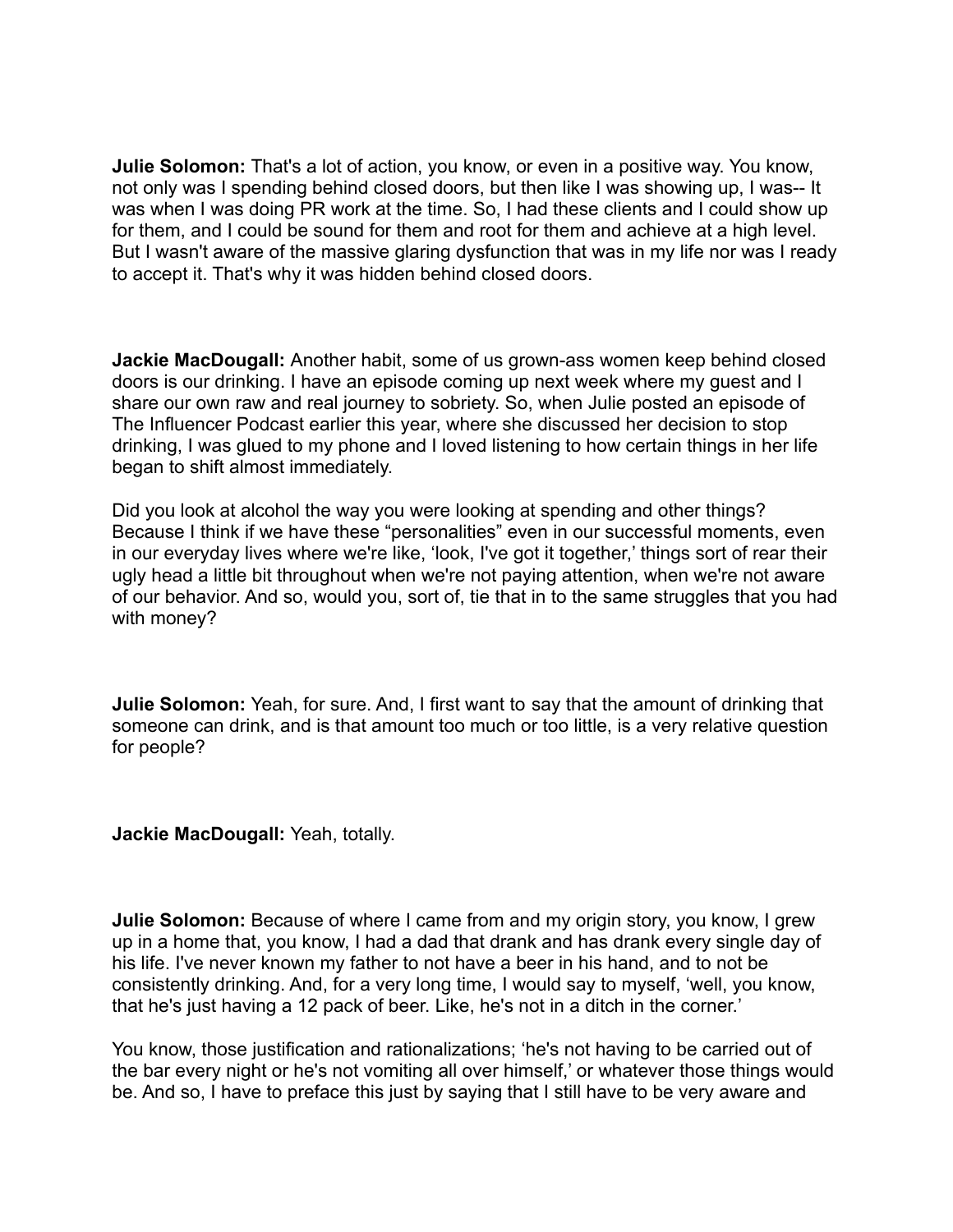mindful of my defensiveness for people who drink, because I love to put them in this bubble; and they're fine and they're safe and you got to leave them alone; and it's just due to my relationship with the effects of alcoholism.

## **Jackie MacDougall:** Okay.

**Julie Solomon:** So, with all of that said, for me, I have never been someone who would drink a 12-pack of beer every day. I would never be someone who would drink a bottle of wine every day, but I am a social drinker. You know, I will want to go out and have a margarita; or maybe after a long day of work, I would crack open a bottle of wine and have a drink. I have a husband who became sober in 2015.

And so, we used to drink more together, but then when he chose to live a life of sobriety that was best for him, it did kind of make it a little bit easier for me. And, I was never one that even in college and kind of growing up, I never had a lot of alcohol in my home. I would never be one that would make-- You know, I would have wine, but not the cocktails.

However, as I would get busier, I noticed for myself about the end of last year, that I was just kind of cracking the wine bottle open a little bit more. And, at the end of every day, I was a new mom. Again, things tend to happen when you are new moms. The first time I was a new mom, I spent \$30,000 and hid from my husband. The second time I was a new mom, I was drinking, for me, what was a lot of wine.

For me to have more than two and a half glasses a night, is a lot of wine. For me to have wine on the weeknights consecutively, was for me having a lot of wine. For me to not just be a restaurant drinker, for me to start going and buying the stuff to make a margarita at home, that was just not common for me.

I have some friends that it's like, that's very normal for them to make some cocktails at home. And, they would not consider themselves having a problem with drinking or consider alcoholism being an issue at all. So, that's why it's very, very relative. And, I also have a very skewed idea as to what maybe too much drinking is because I was just around it so much as a child.

**Jackie MacDougall:** And, and would you agree, sometimes it's not what you're doing, but it's why you're doing it. So, I have these girlfriends who will get up and have mimosas with breakfast or brunch, and I was never a day drinker, but they're having a great time and they don't seem to have any sort of like uncomfortable or difficult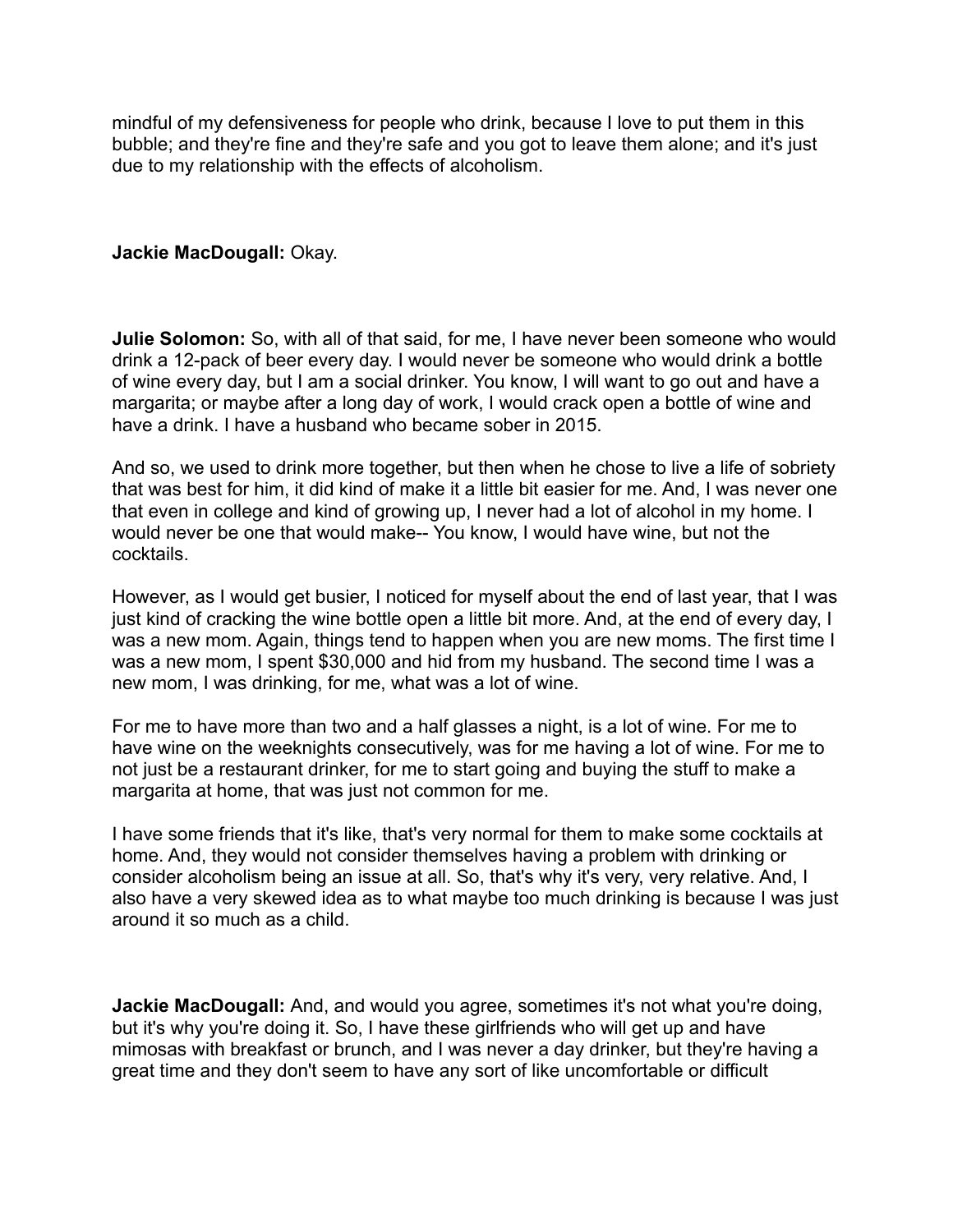relationship with alcohol. It's just something they do. But for me, it was that constant thinking about it. So, do you relate to that, that it's not what you were doing, but why?

**Julie Solomon:** Yes. Why? And then, just those thoughts of like, you know, I would catch myself being like, 'oh God, what time is it? Like, I just cannot wait to have a freaking glass of wine.' You know, I would start saying these things to myself, which just wasn't, again, the norm for me. And, it was. It was that *Why* piece, as after, you know, weeks turned into months and I started noticing that pretty much every day throughout the week, I was opening a bottle of wine and at least having one glass, if not two.

And, for someone who doesn't normally do that, if you go from having maybe five glasses of wine a month to 60 a month, that's a big jump. You know, I started to gain weight. My face started to break out. I couldn't sleep. When I would wake up in the morning, I was just foggy. Like, I just did not feel good. And, I kept being like, 'well, maybe it's the hormones because I'm not adjusted from the baby yet, or maybe it's this, or maybe it's that.'

Mind you, my daughter was a year old at this point. So, it wasn't that she was a newborn, like she was sleeping through the night. And so, I went through the holidays and I just said, you know, I'm going to do a dry January. You know, I've just been drinking more than I normally have.

And, I know that it's coming from this place of just, I'm exhausted. I'm trying to fill void. I'm exhausted. I'm tired. I'm a new mom. Sometimes I don't want to deal with the realities of being a new mom. And so, I'm going to the bottle. And so, I just wanted to test out.

So, I did the whole month of January without having a drink. I started drinking a lot of tea. I started drinking more water. And, just in that month, the only habit that I changed was that I would make sure to have a water bottle at my desk at all times. Whenever I wanted to sip something, I would make just an herbal tea. And, in a matter of 30 days, my skin had cleared up.

I lost seven pounds without trying, which like, Hallelujah to that, just the feeling of feeling better. I was sleeping better than I had in almost a year. And, that was really, to me, the results of that, was all I needed to be like, I'm good. And, I think that the first like week or so was hard, but once I got into the flow of not drinking as much anymore, I really didn't; I didn't crave it as much, I didn't miss it as much. It allowed this reframe for me.

And so, even now, since the beginning of the year, I would ask myself, why do I want to have a drink right now, to celebrate something, because I like the taste of it? Like, what is this reason of wanting to have a drink right now? And, since January, it's been very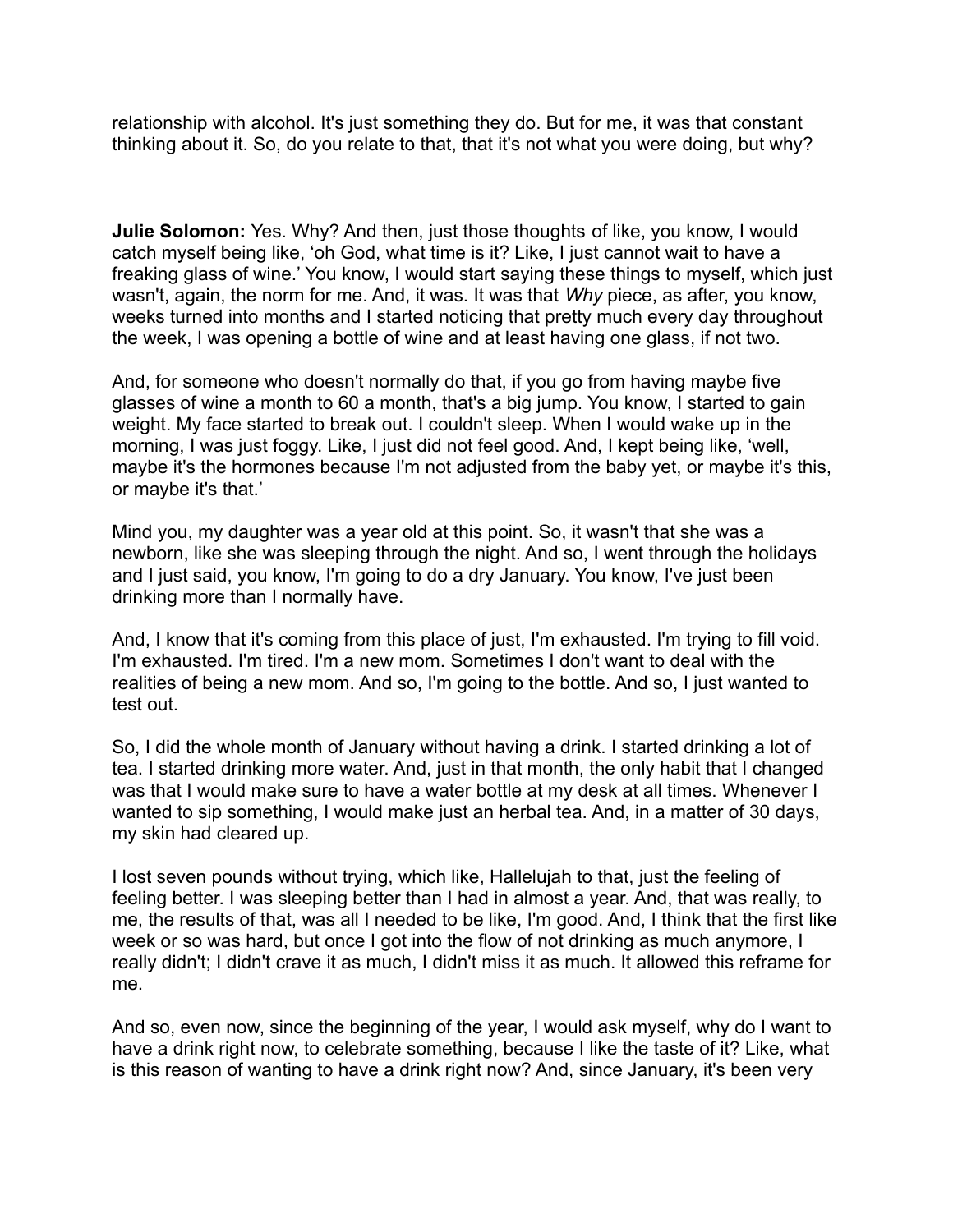rare; you know, I'm not really drinking at home unless we're celebrating something. It's usually at a birthday or at a restaurant.

And, my body can't even handle a lot of the alcohol as much, you know, anymore. If I have a glass of wine, I've tried since the beginning of the year, and I'm like, 'oh my, I have this headache. I feel foggy.' And so, it's really kind of cleared out just a lot of Margieness I think that I had, and so now I like a good margarita, a nice clean, the tequila for me is very clean. One of those, I feel great.

And then, you know, maybe a bubbly or like a mimosa or something like that to celebrate, but I don't know if that answers your question, but that's kind of been my discovery with that and just allowing myself, being aware of it and accepting it for what it was, and then taking the action that I needed to take.

But now, also remembering to go easy on myself, if I do want to have a drink, that's safe and healthy for me. And, if it's not disruptive to my own health or self-esteem, or the health of other people around me, then allowing myself to do that with joy and in celebration, and not this guilt or it being something else that it's not.

**Jackie MacDougall:** Absolutely. Thank you for sharing all of that. And, I think it's a great example of a lot of things, whether it's in our business, it's in our health, it's in our money when we are doing something so absentmindedly, sort of, and it just becomes the "I deserve it" mentality; our actions, we're not aware, right? We're not accepting that there might be an issue here. And then, our actions are completely oblivious to the first two steps of your freedom.

And so, Action is one of my favorite things, because I think for many occasions, it is the answer to fear. I know a lot of people, myself included at times, who get so stuck in trying to figure out a plan like, 'oh, I have to have a plan, no matter what it is,' right? It's all going to be written down, and pretty bow around it.

And sometimes, just taking action will help you discover what it is you want and where you want to go. So, there's a quote you have in the book, "Imagine the woman you want to be, think of what her daily life looks like. Notice what her habits, behavior and routines would be. Write them down. Next, start showing up to those habits and routines, start building them step by step, one day at a time. You don't wave a magic wand and become her, you don't wait for some person, place, or thing to give her to you; you build her. So, start building." Huh! That is so good.

**Julie Solomon:** Thank you. Yeah. And, I mean, that goes back to, you know, the drinking conversation that we just had. I had to ask myself like, 'well, who is the woman that wakes up and feels refreshed every day? Is she drinking two bottles a week?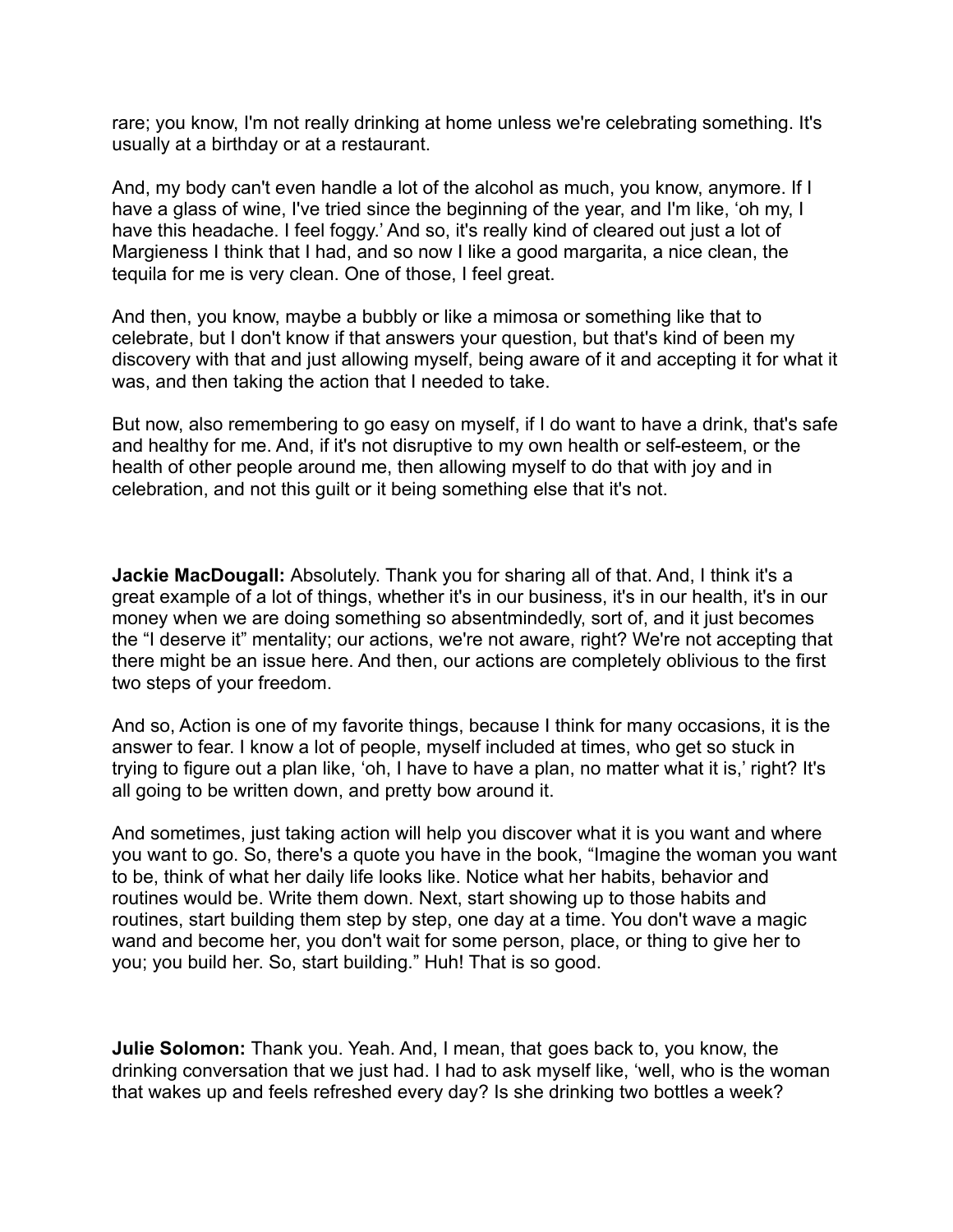Probably not. I don't know. Let me get curious about this. Well, what about the woman that feels excited to go outside and go for a walk? You know, is she drinking three glasses a night? Probably not.'

Because I know when I drink three glasses a night, the last thing I want to do is go for a walk. Or I know when I've had three bottles of wine a week, the last thing that I want to do is get up bright and early because I'm tired because I drank last night. And so, I had to get really mindful on that idea of, we don't get what we want by waiting for our externals to change or by waiting to have what it is that whatever we think that we need to have.

We start getting what we want by becoming the person that we need to be today that gets what we want to have tomorrow. You know, 'how do they think, who do they surround themselves with? What are their habits? What are their daily rituals?' Another thing that I started doing at the beginning of this year was meditating. Yes, I have missed days, but I will really try to be intentional about sitting. I went and bought a meditation mat on Etsy.

I will listen to by binaural beats, even if it's just 10 to 20 minutes a day to just give myself that space. I may be thinking about everything under the sun the entire time that I meditate, which is the antithesis of meditating. But at least, I'm on the mat. And, I'm giving myself that time because what I have asked myself is, the woman that I want to become, does she have a practice like that in place in her life? Yes, she absolutely does.

Does she see that as self-care? Yes, she does. Does she take the time to do that for herself so she can show up for the world around her? Yes, she does. And so, I didn't wait for this magical day to happen to start meditating. I just started meditating, and I don't get it right. I don't get it perfect every day, but it's that action of doing it and being in that, in the receiving mode of that, that you start to become who you want to be, I think.

**Jackie MacDougall:** Absolutely. And, you can apply that to your health. Does the woman who is running that 5K or that triathlon or whatever it is that you want to do, is she scrolling Facebook while drinking coffee for the first hour of her day? My bet is, she's not. I think that is such a powerful thing. So, if you are looking to build a business, if you're looking to change careers, if you're looking to do something in your life, are you showing up as that woman?

And, I love that you also say that, you're not on the mat meditating for three hours at a time and you're perfect at it, and all of that; like flawed. We can take flawed action. We can take imperfect, I should say, imperfect action all day, every day, because that's going to get us so much further than just thinking about it.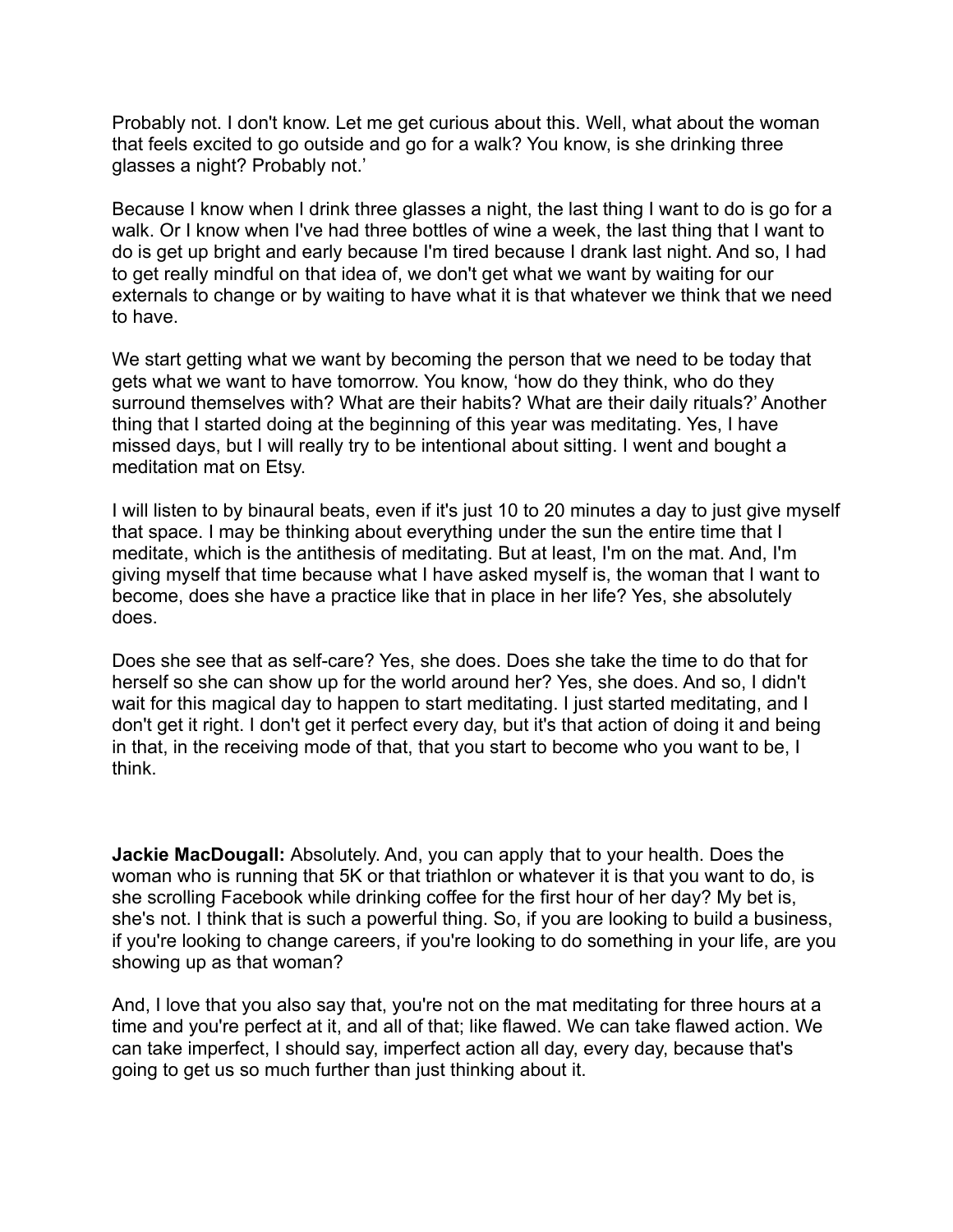**Julie Solomon:** I think that it does come-- It's not about faking it until you make it. It's about acting 'as if'; I'm going to act as if I already am making a million dollars. 'So, what time do I get up? What's the first thing that I do when I get up? How am I spending my day? When does my day end? What is essential during my day? Am I checking out, and then spending time with my family? Who am I having meetings with? Who am I surrounding myself with? What kind of content am I consuming? What kind of content am I creating?'

And, even if you don't know the answers, make it up. You know, it's like, really at the end of the day, I don't know if, you know, the person that is running the 5K is scrolling on Instagram or not. But the version that I would want to be, if I'm running the 5K, I'm not scrolling on Instagram every day.

So, I'm just going to make up and tell myself that that person is not scrolling on Instagram every day, because that's what's going to allow me to act as if, I am like that person that is not doing the same thing. It's not about copying someone else, and what they're doing or how they're doing it. It's copying the way that they think, and really getting into their mindset of how they're approaching life and business and communication and whatever it is, with confidence and clarity.

**Jackie MacDougall:** Yeah. I love that. You've done all this work to improve your mindset, to get into this space, to become uber-successful. Do you ever find yourself slipping back into this, and how do you get out of it?

**Julie Solomon:** It depends. I mean, sometimes if I'm riding one of the, 'oh, poor me,' waves, like I could be on there for a hot minute, for me, I think reaching out a support system helps. Being able to reach out to women that can call you in very quickly, but also very lovingly, helps. Like, to me, those are just mirrors. So, like a good mirror helps; like, who can kind of reflect this back to me right now?

### **Jackie MacDougall:** Right.

**Julie Solomon:** And also, getting really clear on-- You know, there's something that I talk about in the book about, why am I talking right now? Like, why do I want to show up and say something right now? Is it to be validated? Is it to try to get something that I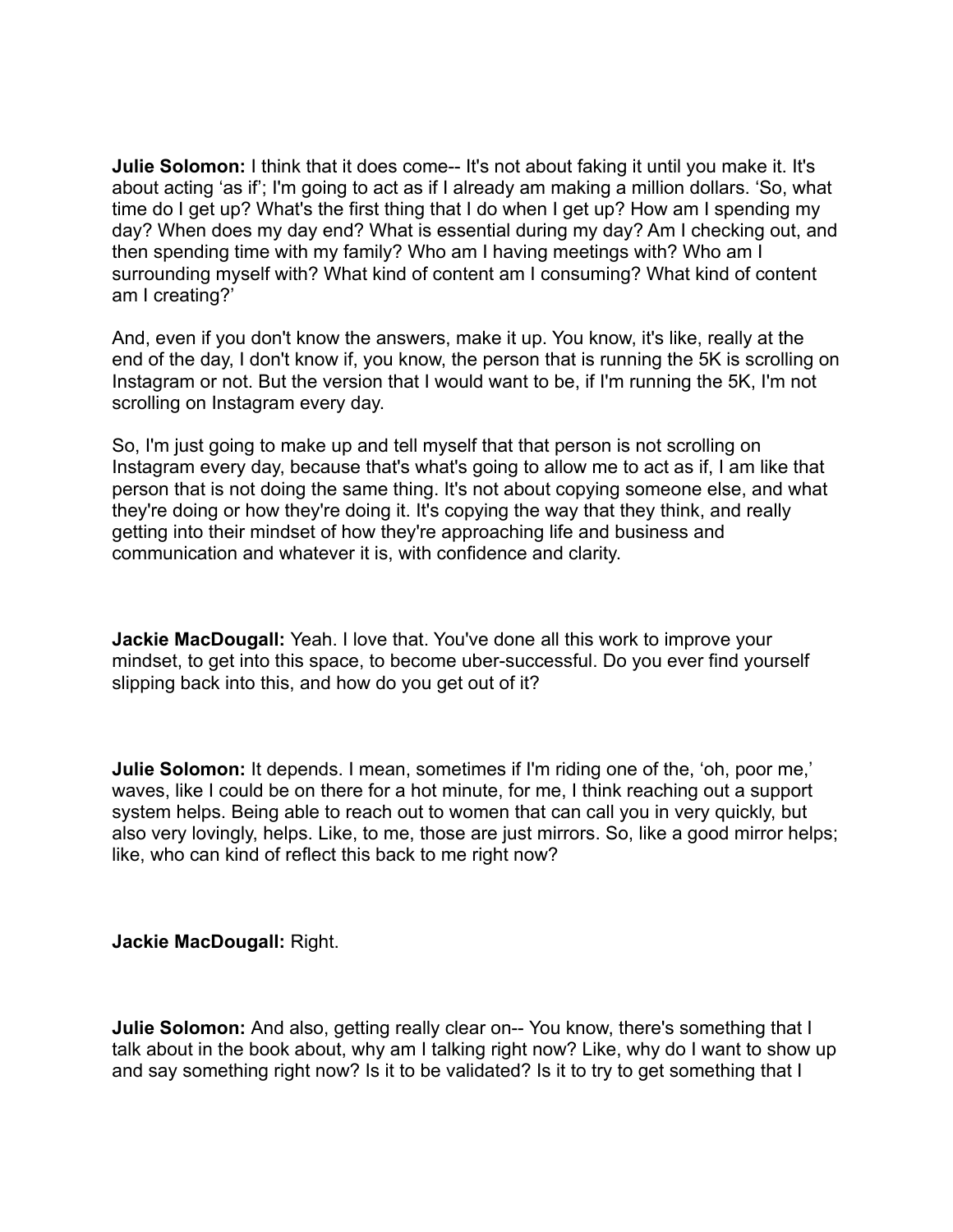want? Is it to feel seen? Is it to feel some kind of void, or is it actually coming from this really impactful and uplifting and positive place?

And so, really getting clear on like, you know, 'why do I want to show up and say something? Why do I want to respond to something right now? Why do I want to read this right now? Is it going to make me feel like crap about myself, or is it actually going to make me feel good about myself? Why am I seeking out whatever it may be?'

A big thing that comes up in my community is the idea of, you know, 'I started this podcast and I read this review and it was not a nice review and now I'm--' You know, it's like, 'well, why are you reading the reviews to begin with, to feel better about yourself?' So, why don't we focus on that?

If the goal is to feel better about yourself, there's so many different options that you have to do, that you don't have to go and seek out reviews about your podcast, that may or may not make you feel good about yourself. So, it's about getting really honest about, what is the intention behind the action that I'm wanting to take? So, that really helps me. Another thing that helps me and I mention it in the book, the acronym is Q-TIP; and it stands for Quit Taking It Personally.

Like 99.9% of the things that other people may do or say have nothing to do with us, and everything to do with them. And, it's all just a reflection of their own experience. And so, not taking it so personally really helps. And then, another big thing that I've had to learn is that, and I can kind of catch myself quicker in this, is that I don't assume the responsibility for other people's success or happiness anymore. And, that was like a huge recovery thing for me, because especially as a coach--

# **Jackie MacDougall:** Yeah.

**Julie Solomon:** -I used to love to assume that because it would make me feel like I was a better coach if somebody was more successful or happier, but that has nothing to do with me. You know, I just really express my own success and happiness in a way that if you turn into it and you can be really in the vibration of that, then you can start to experience not only the benefit of seeing someone else do that, but the benefit of your own success and happiness.

Because I've learned that for me, at least, when I became so dependent on what others were doing and how others were feeling, and most of all, how others were thinking and feeling about me, it put me in a very powerless and hopeless position because then I was dependent upon what somebody else was doing with their focus, over which I have no control over to begin with.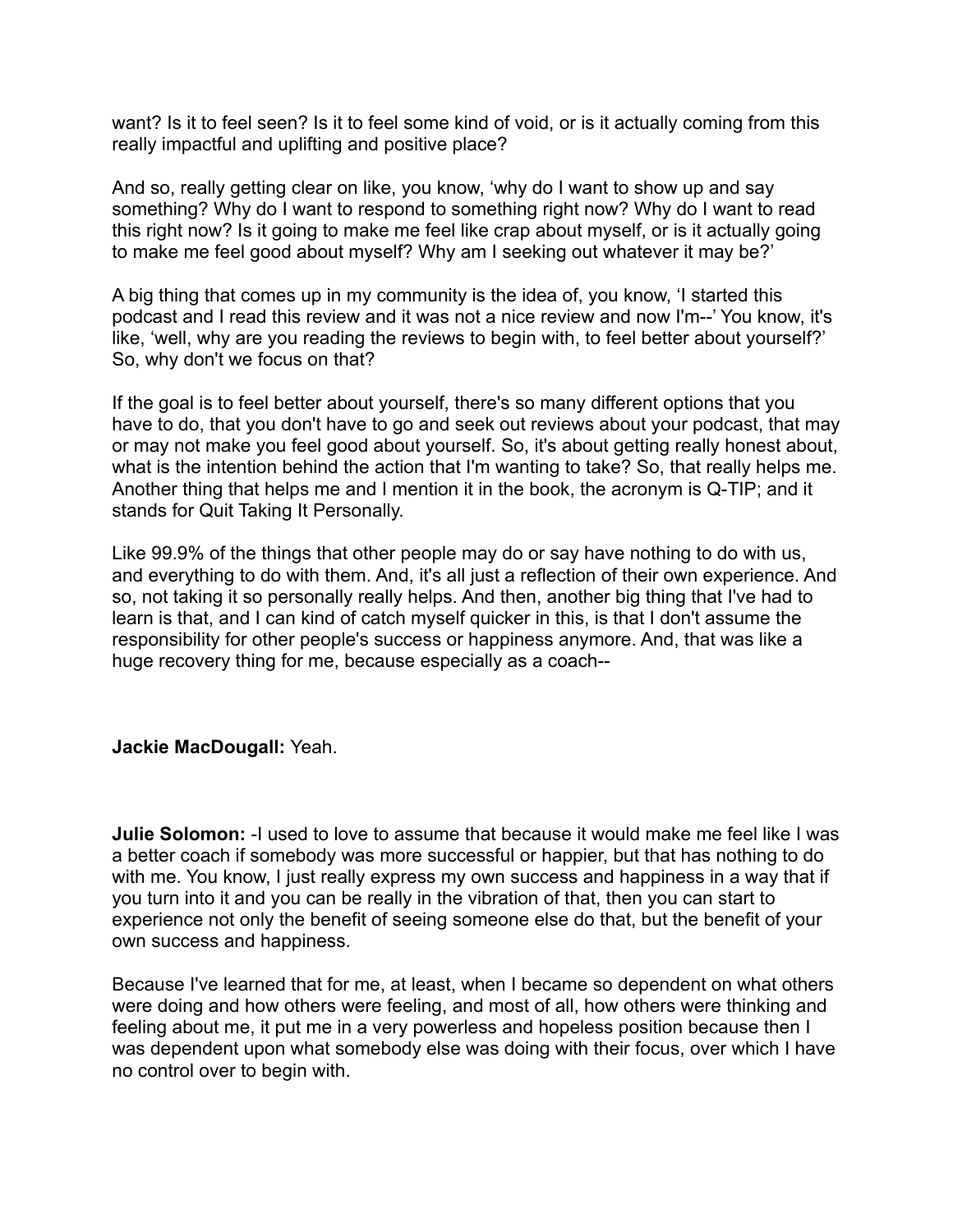**Jackie MacDougall:** Yeah. With no knowledge of what's actually going on with them in their life.

**Julie Solomon:** Exactly. So, it's like, when you start looking for those who "need you", what are you really looking for in that moment?

**Jackie MacDougall:** Yeah. It's such a good point because you could teach-- I mean, you've got some incredible groups out there. You've got coaching. You've got, you know, huge Masterminds and all of that. And, somebody could slap down \$20,000 to work with you and not show up for themselves. Even if they're physically showing up, not really doing the work, that's not on you.

**Julie Solomon:** Right. And then, they could go off and be like, 'well, it was her.'

**Jackie MacDougall:** Yeah.

**Julie Solomon:** 'She's terrible. Don't work with her da, da, da, da.' And you know, I think that there's always a balance between; you always want to make sure that you're in alignment with the coach or the container or the book you're reading, like whatever it is. You are responsible for making sure that you are in alignment with what it is that you're signing up for, no matter if it's \$10 or \$10,000.

But you, and only you, are ultimately responsible for your success and for your entire experience that you are having. And so, the reason why I believe that is because I can't give my energy or my brain to someone else, I can only demonstrate my alignment to that person.

And, if we're in alignment, then they're going to be able to energetically meet me there and we're going to have this really beautiful experience. If they're not in alignment, then they're not going to be able to meet me there and then we're going to have a misalignment; and then that's what happens.

And so, I have just learned, you have to give people the dignity of having their own experience, even if it's a misaligned one. Because if I just try to jump in to save or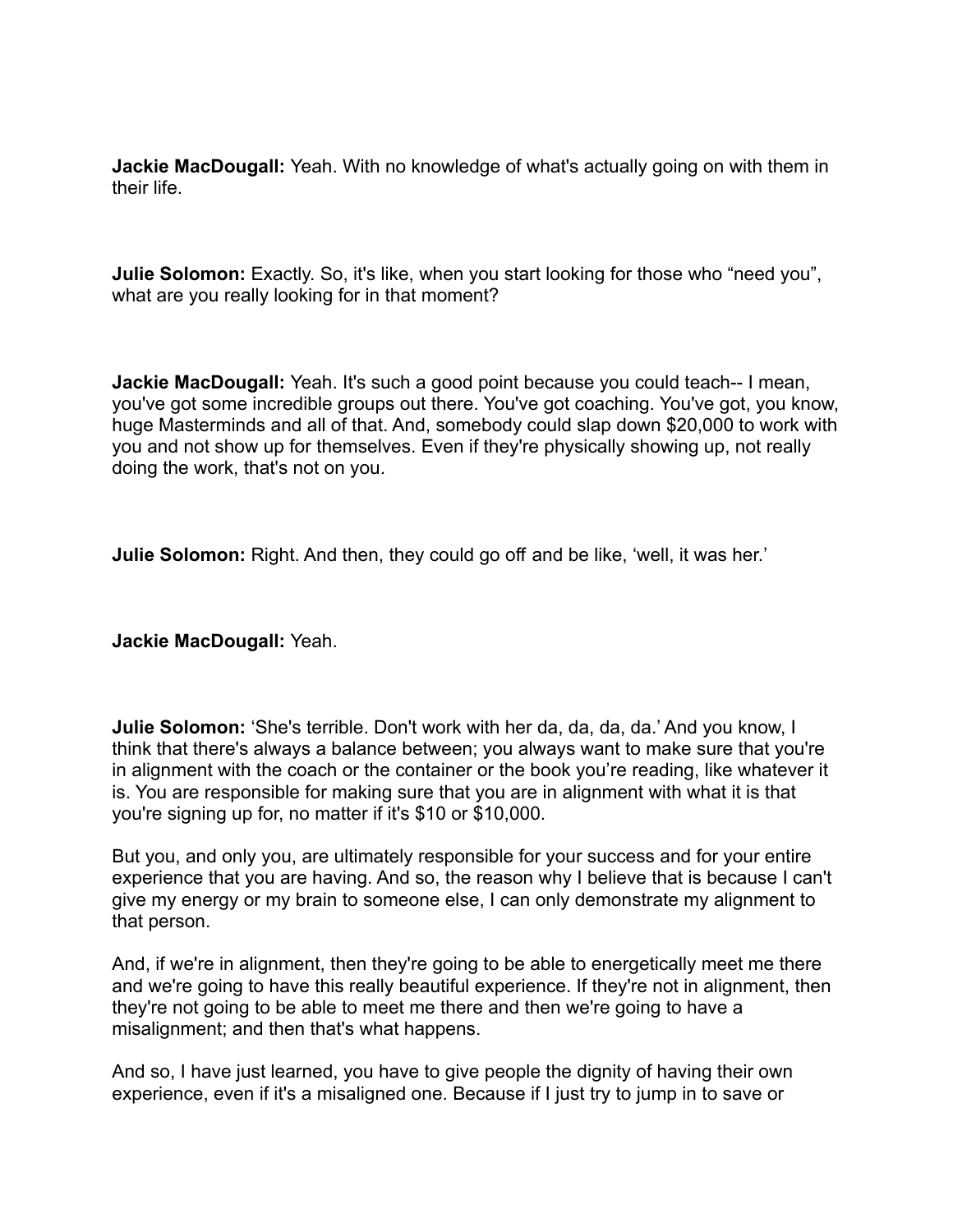assume responsibility for it, then they're never going to learn whatever it is that they need to learn from that experience.

So, I know that my side of the street is clean. I show up, I do what I say. I say what I mean. I don't say it mean, and whatever experience unfolds is what unfolds. So, that has been-- That has been huge for me. I don't know if that answers the question.

**Jackie MacDougall:** No. Yeah, absolutely. And, I think you make a great point in that, if somebody's listening right now and they're like, 'oh, she's not for me.' And that could be you, and that could be me; then you should go, this person listening should go and find someone who they do feel aligned with. Like, I'm a little rough around the edges. You're, you know, polite in Southern. [laughs]

So, we have our different vibes, and I think it's really important whether you're reading a book or hiring a coach or whatever it is you're doing to feel like, 'oh yeah, this is for me. This is aligned with me. This is who I am.' Because then you're going to do the work. If you start not feeling that, you won't show up, you'll be resentful or you'll be filled with excuses or whatever it is.

**Julie Solomon:** And, it's never about the money. I mean, I've had people that have paid \$30,000 and never showed up. And, I've had people that have paid \$300 and never showed up. It truly is about the alignment. And, the other question I would love to pose for those listening is that when I say things like, 'as a coach, it's not my responsibility for your success or happiness,' if that rubs someone the wrong way, being like, 'well, you're my coach, I've paid you. Of course, you have to have some responsibility to this.'

I love to ask people, 'well, what about your origin story tells you that? What about the things that you were told to believe, or the things that you were said to you growing up makes you think that other people are responsible for your success and happiness?' Because that's your part to play in it just like, it's my part to plan it. And, that's just another great example of why the origin story is so important in all the steps that we take in our life with our success, our freedom, whatever it is that we want.

**Jackie MacDougall:** Yeah. And, the stories that we continue to tell ourselves, because we may have learned it. I have found myself, throughout my adult life, you know, hands on hips, like with so much passion, like, 'this is what I believe.' And, like, halfway through it, like, 'no, no, I don't. Where did this come from?' And then, I have to sort of stop. I mean, I used to be a blogger, and I have a lot of stuff that's still out there.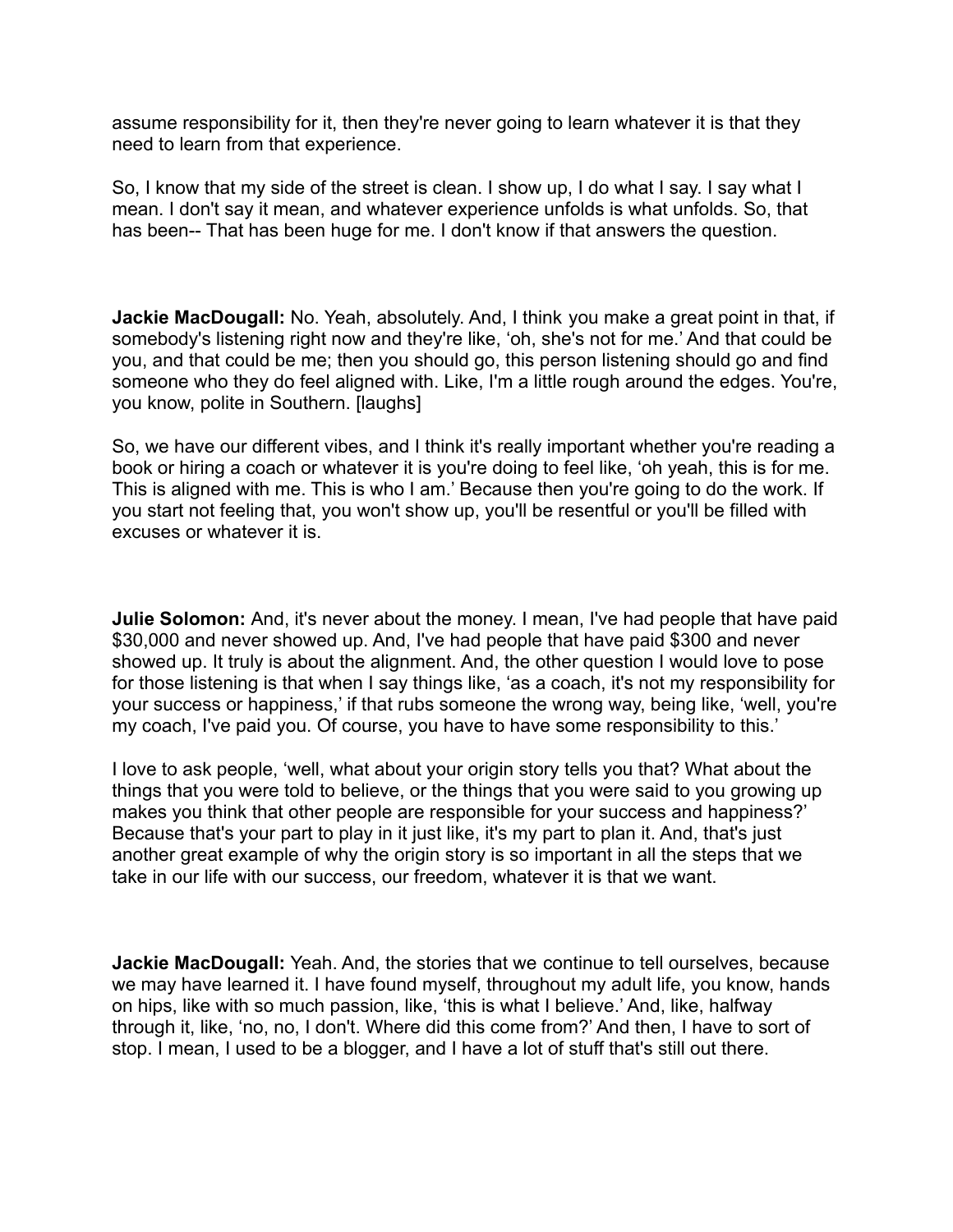And, I see my strong opinion out there and I'm like, 'what an idiot?' [laughs] But at the same time, it's an evolution, right? I am who I am now. And, I was who I was then, and I had to grow and I had to learn. But it's just so funny that we dig our heels in that, 'this is what I think,' and sometimes ask yourself, is this what you think?

**Julie Solomon:** Right. So, and why do you feel the need to be so big about it? You know? And, I've been there. I mean, there are a ton of times that, you know, throughout your journey of growing a business or sharing, just sharing your thoughts and your heart with the world, you know, there are times that you're just like, 'man, and I'm so far removed from that version of myself,' but it's also amazing too, because you get to see how far you've grown.

**Jackie MacDougall:** Julie's book and all of the links to her podcast programs and more can be found at grownasswoman.guide/episode167. But before we go, Julie's got one final gem for you to take with you. What do you want women to know?

**Julie Solomon:** There's a quote in the book that's my favorite. And, I say, "You can't hide yourself and expect to be seen."

**Jackie MacDougall:** Oh, say that one again.

**Julie Solomon:** Yeah. "You can't hide yourself and expect to be seen."

**Jackie MacDougall:** Yes. And, there's so many women out there being seen for someone they're not.

**Julie Solomon:** Yes, or just hiding. And, that's where expectations get crazy. Everything that we've talked about today, if you think that your responsibility of your life and your success and your happiness is not yours and yours alone. And, I'm not saying that there isn't issues out there, systemic issues, racial issues, patriarchal issues.